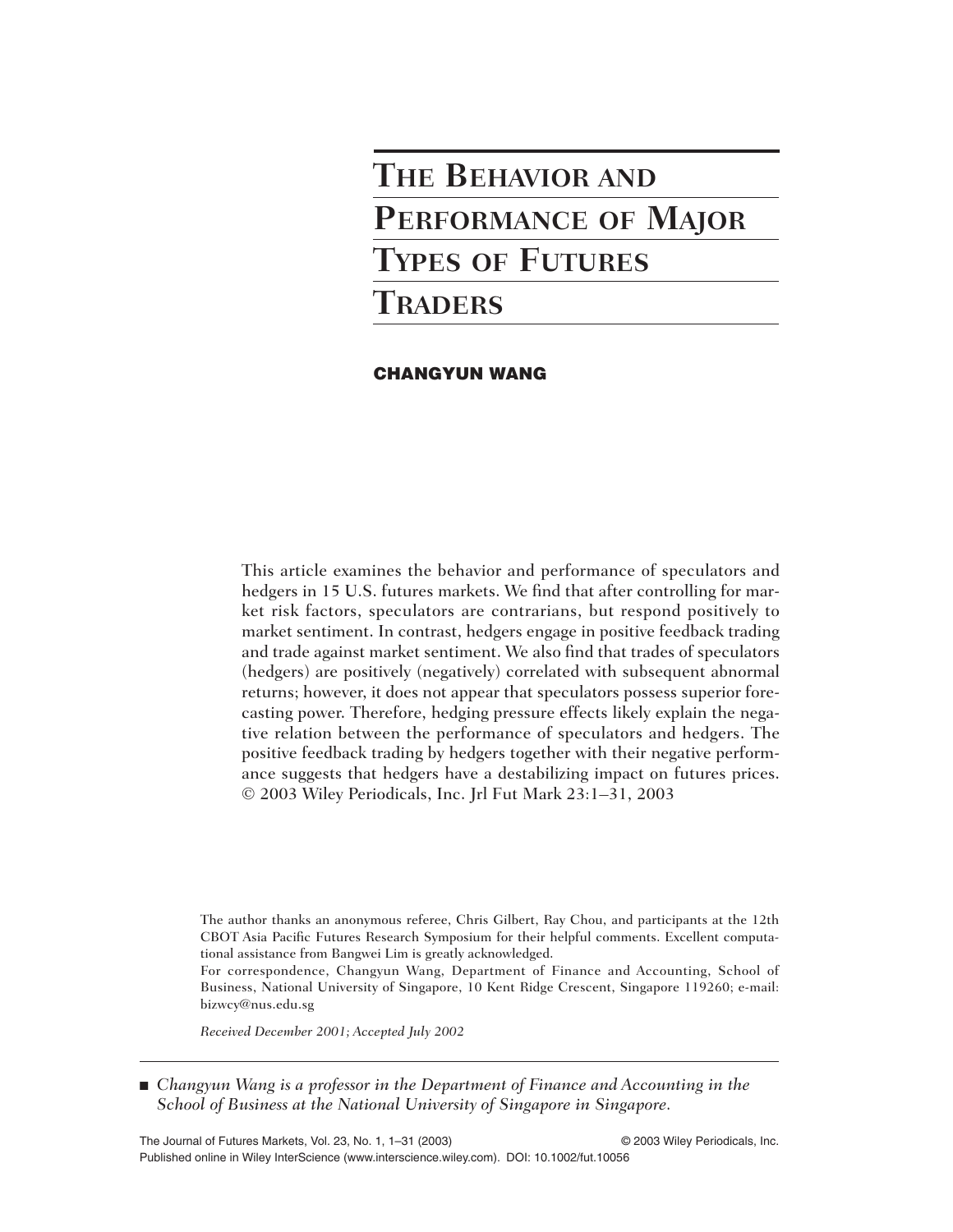#### **INTRODUCTION**

How investors actually behave, what affects their trading decisions, and how traders perform have been questions of great interest to both academics and financial market practitioners. Answers to such questions are central to understanding the impact of trades by different traders on asset prices and to understanding the process of asset price formation. Extant research has predominantly analyzed the behavior and performance of institutional investors in equity markets, in particular, mutual funds. However, little is known about the behavior and performance of futures traders.

This article adds to the literature by providing evidence on the behavior and performance of major types of traders in 15 futures markets using the CFTC's (Commodity Futures Trading Commission) COT (*Commitments of Traders*) data. A unique feature of the COT dataset is that it provides a decomposition of futures positions by categorized traders—hedgers and speculators—on the basis of whether a reportable position is taken primarily for hedging purposes as defined by the CFTC.<sup>1</sup> The primary focus of this study is on the following two issues. First, we investigate the relation between net futures positions by type of trader and lag returns, market sentiment, as well as information variables, to understand the determinants of trading decisions. Second, we examine the performance of trades by type of trader for evidence of hedging pressure effects and/or market timing ability possessed by a trader type. A side benefit of analyzing simultaneously the behavior and performance of a trader type is that this allows for the inference of whether a trader type has a destabilizing effect on futures prices. Evidence of feedback trades itself does not imply market destabilization if these trades incorporate fundamental information into prices; however, positive feedback trading together with the negative performance of a trader type suggests that the trader type has a tendency to push prices away from the fundamental value, and thus destabilizes the market (e.g., Lakonishok et al., 1992).

A large body of literature has emerged to address why trades occur and how investors behave. A popular view holds that investors trade to rebalance portfolios (for risk sharing or liquidity needs) and speculate on private information (e.g., Admati & Pfleiderer, 1988; Hirshleifer, 1988, 1990; Kyle, 1985; Llorente et al., 2001; Spiegel & Subrahmanyam, 1992). Trades can also occur as a result of investors' irrational, but systematic, responses to fads or sentiment (e.g., De Long et al., 1990;

<sup>1</sup>See data description section for more details on trader classification in the COT data.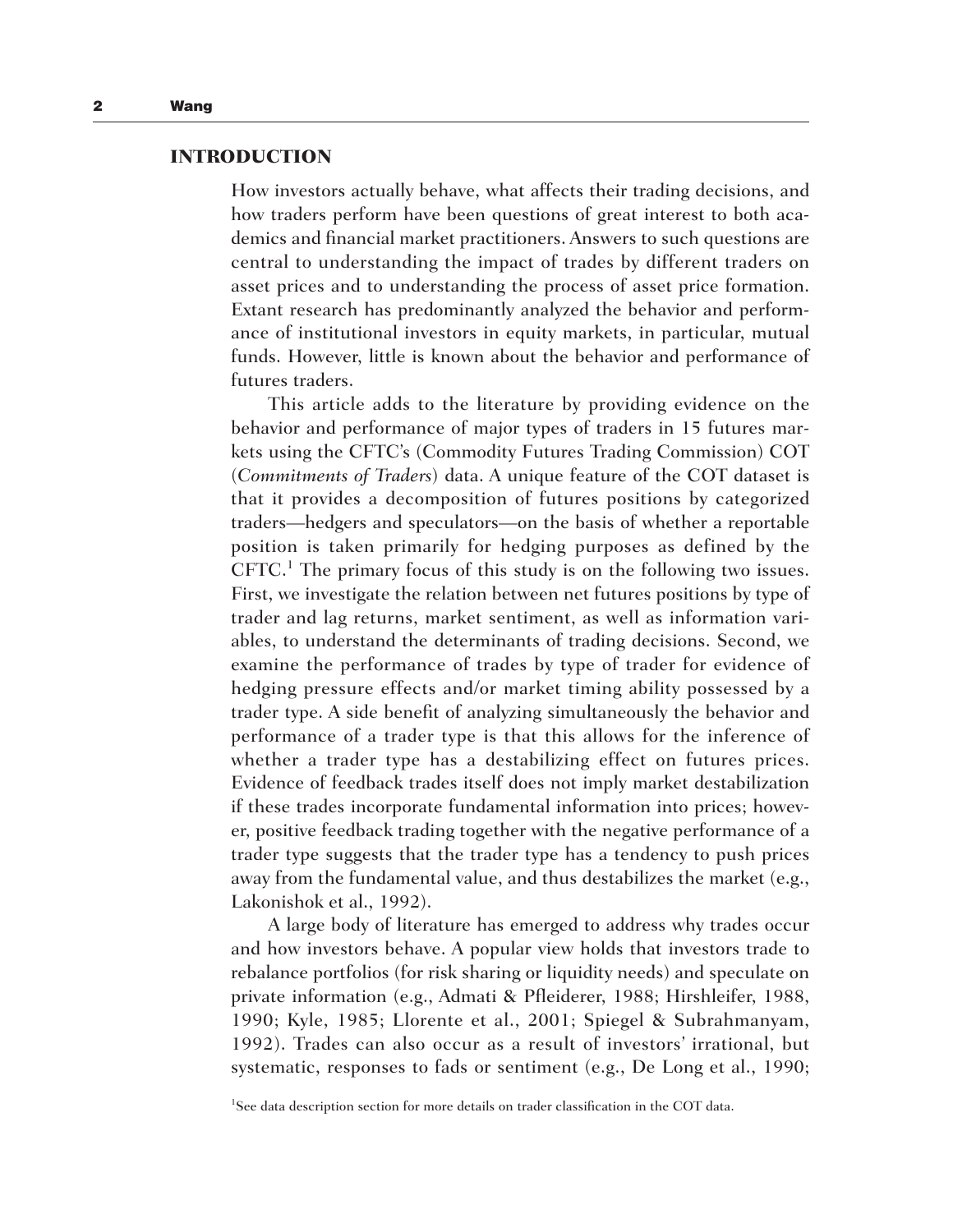Shiller, 1984). Importantly, different trading motives predict divergent performance across investor types. If an investor trades for hedging reasons, asset prices must decrease (increase) to attract speculators to buy (sell) (e.g., Llorente et al., 2001; Merton, 1973, 1987). If an investor who primarily speculates on private information buys (sells) the asset, reflecting the positive (negative) private information about the asset's future payoff, the subsequent price will rise (fall) (e.g., Llorente et al., 2001; Wang, 1994). When a trader underreacts (overreacts) to news, the resultant asset prices exhibit momentum (reversals) (e.g., Hong & Stein, 1999; Jegadeesh & Titman, 1993; Lakonishok et al., 1992). Although various empirical tests have been performed to study equity investor behavior and performance, the corresponding evidence in futures markets is scant. This study attempts to fill in the gap. An analysis of the behavior and performance of speculators and hedgers is of particular interest because it is widely held that, to transfer nonmarketable risks, hedgers are required to pay a significant premium to speculators for risk bearing services, which is usually termed the "hedging pressure effect." As a result, the trades of hedgers are necessarily to be negatively correlated with subsequent returns, whereas the trades of speculators are in the same direction as future market movements.

Our results indicate that, after controlling for the information variables that have been shown to be priced risk factors in futures markets, hedgers increase (decrease) net positions if the previous month's futures prices rose (fell), but respond negatively to lag changes in market sentiment. In contrast, speculators increase (decrease) net positions if the previous month's prices declined (increased), and respond positively to lag changes in sentiment. Therefore, hedgers tend to engage in positive feedback trading, whereas speculators are contrarians. Analyses of postfeedback trade returns reveal that trades of hedgers are negatively correlated with future abnormal returns, namely, hedgers increase (decrease) net positions when the subsequent abnormal return is negative (positive). By contrast, trades of speculators relate positively to future returns. This negative relation between the performance of speculators and hedgers is consistent with two hypotheses: first, hedging pressure effects prevail in futures markets; and second, speculators possess superior timing ability. Our further evidence indicates that the first hypothesis most likely explains our results.

The positive feedback trading of hedgers is not inconsistent with rational hedging practices, for example, creating options synthetically. Such a strategy involves taking a varying position in the futures (or the underlying asset) so that the delta of the position remains equal to that of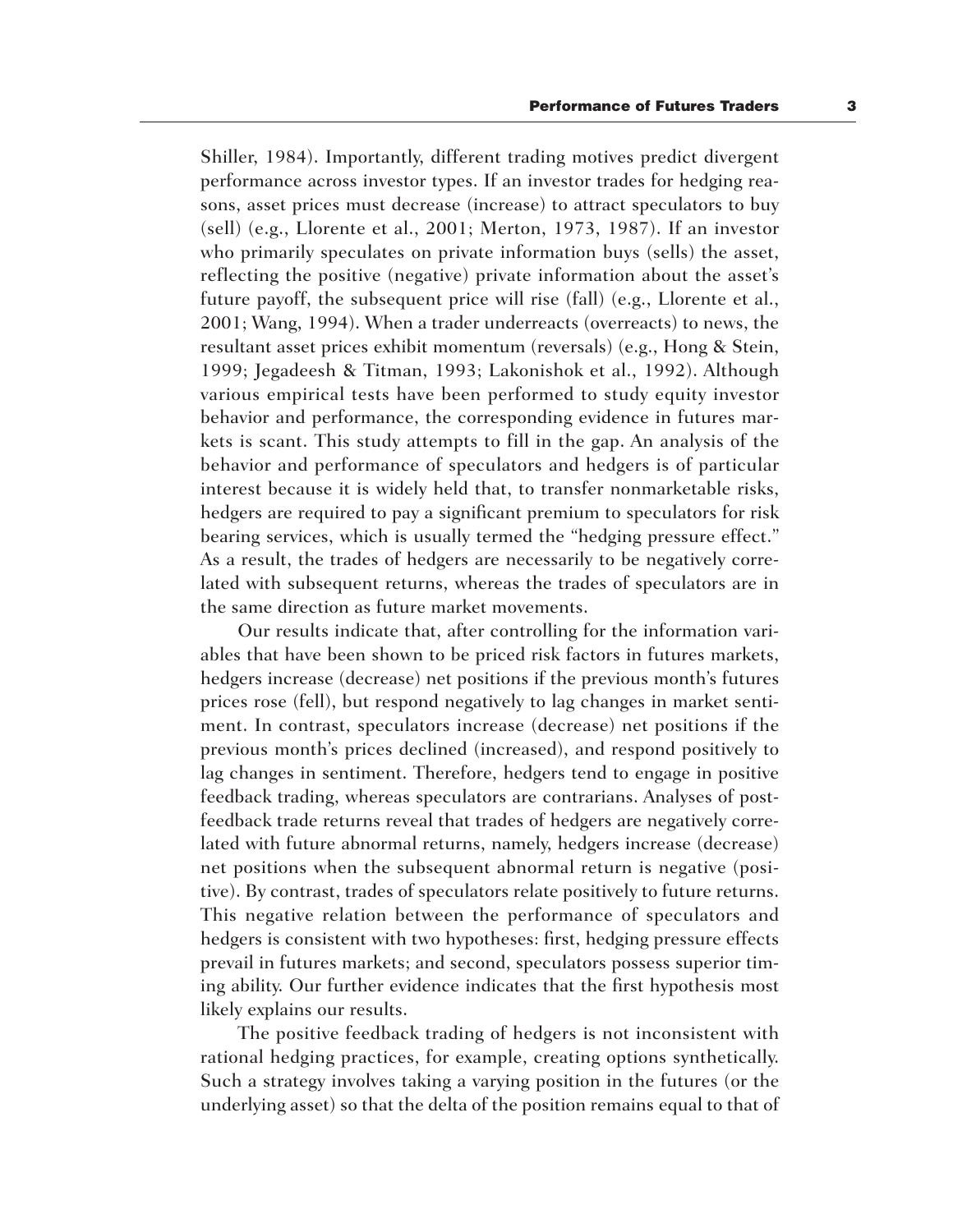the required option. For example, a synthetic put is created dynamically to ensure hedgers against an asset price falling below a certain level by increasing (decreasing) short futures positions when the market has fallen (risen). Several extant studies have also suggested that dynamic hedging can cause positive feedback trades (e.g., Gennotte & Leland, 1990; Grossman,1988). The inverse relation between the behavior and performance of speculators and hedgers could have been deduced from an adding-up constraint—a hedger's selling order most likely coincides with a speculator's purchase order; however, this does not prevent us from drawing the inference that the distinct abnormal performance of hedgers and speculators reflects hedging pressure effects (e.g., Bessembinder,1992; De Roon et al.,2000; Hirshleifer,1988,1990).

In finance literature, concerns that positive feedback trading has a destabilizing impact on asset prices arise because positive feedback traders can push prices away from fundamentals. However, positive feedback trading is not necessarily destabilizing if these traders drive asset prices toward the fundamental value. That is, trades by positive feedback traders are in the same direction of subsequent price changes (e.g., Lakonishok et al., 1992). Therefore, a simultaneous analysis of feedback trading and the performance of trades enables us to make an assessment of the impact of trades by type of trader on futures prices. Our result that hedgers engage in positive feedback trading and are associated with negative performance suggests that hedgers have a destabilizing impact on futures prices over an intermediate (monthly) horizon. However, the contrarian behavior of speculators along with their positive performance does not appear to be consistent with the popular view of destabilizing speculation in financial markets (e.g., Hart & Kreps, 1986; Stein, 1987).

A number of recent studies have documented the behavior and performance of investors in equity markets. Grinblatt et al. (1995) find that mutual fund managers tend to pursue momentum strategies and realize significant excess performance. Odean (1998) finds that investors at a U.S. discount brokerage house are reluctant to realize losses, and presents evidence that can be interpreted as consistent with contrarian behavior. Bange (2000) documents that individual investors increase (decrease) equity holdings when they are bullish (bearish) based on surveyed data, and find no evidence of the market-timing ability of these investors. More recently, Grinblatt and Keloharju (2000) find that domestic investors tend to be contrarians, whereas foreign investors pursue momentum strategies in the Finnish stock market. Furthermore, foreign investors outperform domestic investors as a result of a different degree of sophistication across investor types.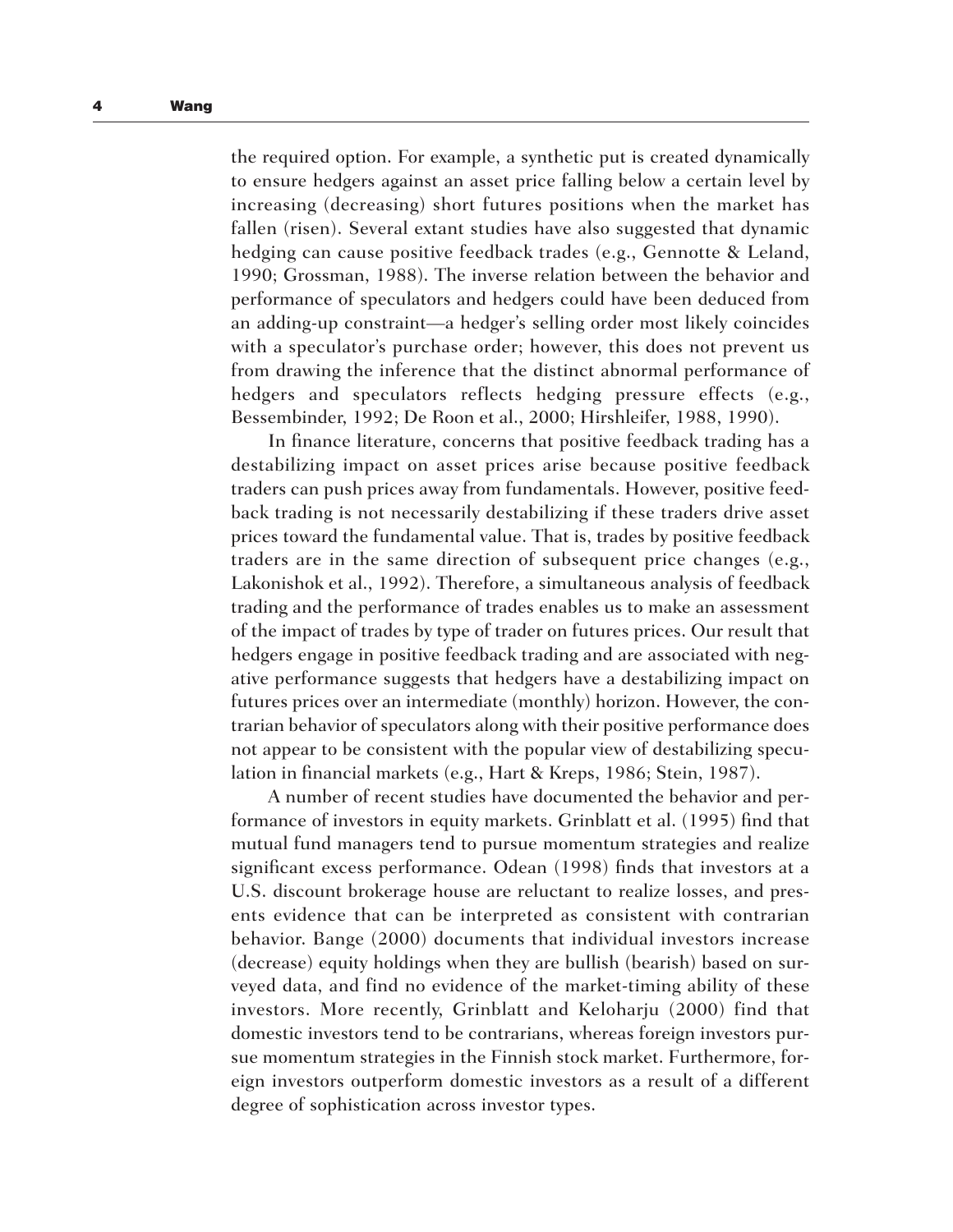Related studies in futures markets include Chang (1985), Hartzmark (1987, 1991), Leuthold et al. (1994), and Wang (2001). These studies examine whether a trader type possesses forecasting power. Chang (1985) finds that, consistent with the theory of "normal backwardation," speculators earn significant profits in three agricultural futures markets. Hartzmark (1987, 1991) shows that hedgers tend to earn profits in several futures markets; however, Leuthold et al. (1994) show that speculators possess superior forecasting ability in the frozen pork bellies futures market. More recently, Wang (2001) documents that speculators outperform hedgers in six agricultural futures markets, and finds no evidence of superior forecasting ability possessed by speculators. Therefore, the superior performance of speculators is consistent with the hedging pressure theory. However, none of the extant studies has investigated both the abnormal performance and determinants of trading decisions by type of trader in broad futures markets.

The remainder of this article is organized as follows. We first provide a description of our dataset. In the following sections, trading behavior and market-timing ability by type of trader are examined. The final section presents our conclusions.

#### **DATA AND SAMPLE STATISTICS**

#### **Data on Trader Positions**

This article analyzes monthly data on futures trader positions in 15 futures markets over the October 1992–March 2000 interval. The trader position data come from the CFTC's COT reports, and are obtained from Pinnacle Data Corp., New York. A virtue of the dataset is that it provides a decomposition of positions held by categorized traders on the basis of whether a trader holds a reportable commercial or noncommercial position as defined by the CFTC. Traders taking commercial positions to hedge a specific risk are regarded as hedgers, and those who take noncommercial positions for reasons other than hedging are seen as speculators.<sup>2</sup> The positions in the COT reports represent closing positions aggregated for all outstanding contracts, filed by futures commission

<sup>&</sup>lt;sup>2</sup>It should be noted that this interpretation may be inaccurate. Ederington and Lee (2002) study a finer dataset in the heating oil futures market and find that while "noncommercials" represent speculators, the "commercials" group likely includes some traders with no known positions in the cash/forward markets. Nevertheless, this interpretation has been widely used in the literature (e.g., Bessembinder, 1992; Chang et al., 1997; De Roon et al., 2000). It is unclear from the COT reports whether the trading motive of nonreportable position holders is hedging or speculation, and therefore, we exclude these traders from our analysis.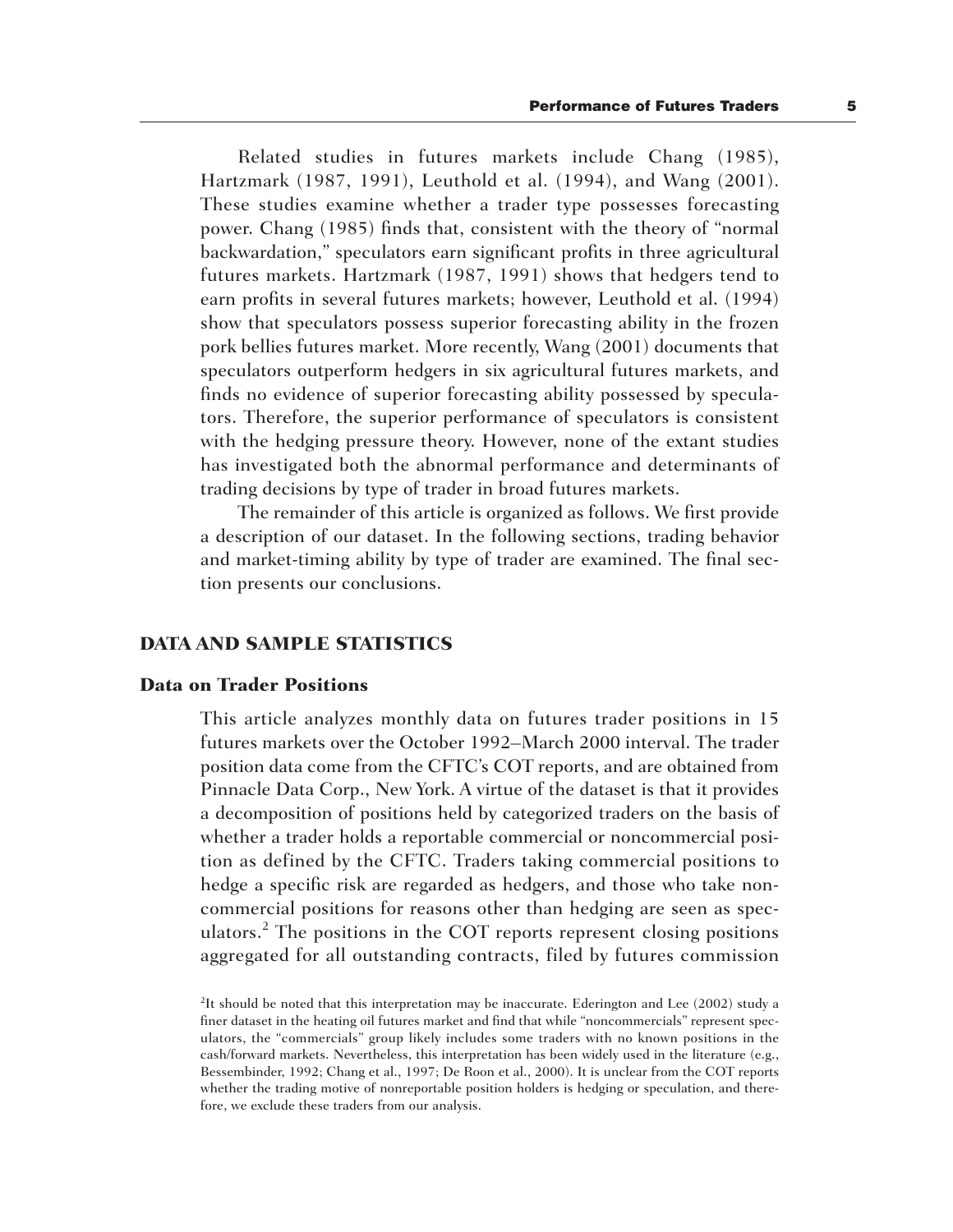merchants, clearing members, and foreign brokers according to a trader's principal activities. This trader position information has been published in the CFTC's weekly COT reports on Fridays since October 1992, relating to the closing positions on the preceding Tuesdays. Our sample includes three financials (S&P 500, T-bill, T-bond), four agriculturals (corn, soybeans, wheat, world sugar), four commodities (cocoa, coffee, crude oil, heating oil), and four foreign currencies (British pound, Deutsche mark, Japanese yen, Swiss franc). See the Appendix for more detailed information on these futures contracts. The diversified nature of the sample allows for sufficient cross-sectional differences in the underlying assets and market characteristics.

# **Data on Returns, Market Sentiment, and Information Variables**

A continuous series of futures returns is created for each market. The return is measured as the percentage change in settlement prices of the contract with the nearest delivery date using a roll-over strategy. For example, a position is taken in the nearest-to-maturity contract until the delivery month in which the position switches to the second-nearest contract. To match the COT data, we construct a monthly return series, which is the holding-period return over a 4-week interval (Tuesday– Tuesday).

Bessembinder and Chan (1992) show that T-bill yield, default premium,and equity dividend yield are priced risk factors in futures markets. It is of interest to examine how these priced risk factors influence traders' trading decisions and how traders perform after controlling for risk. Therefore, we collect data on the 3-month T-bill yield, Moody's BAA-rated long-term corporate bond yield, AAA-rated corporate bond yield, and S&P 500 index dividend yield over the sample period. Data on futures prices and information variables are obtained from Datastream International.

We also collect data on market sentiment for each futures market under study. The market sentiment is proxied by the Consensus index of bullish market opinion, published by Consensus, Inc. Consensus Inc. consolidates newsletters that are received for the week and compiles the index that is published on the following Friday. The Consensus index represents the opinions of financial analysts about future market movements, and has been published since May 1983, and is available through Consensus Research as early as 8:00 p.m. Central Time on Tuesdays. Data on the Consensus index are obtained from Consensus Inc., and matched with the trader position and return series in this study.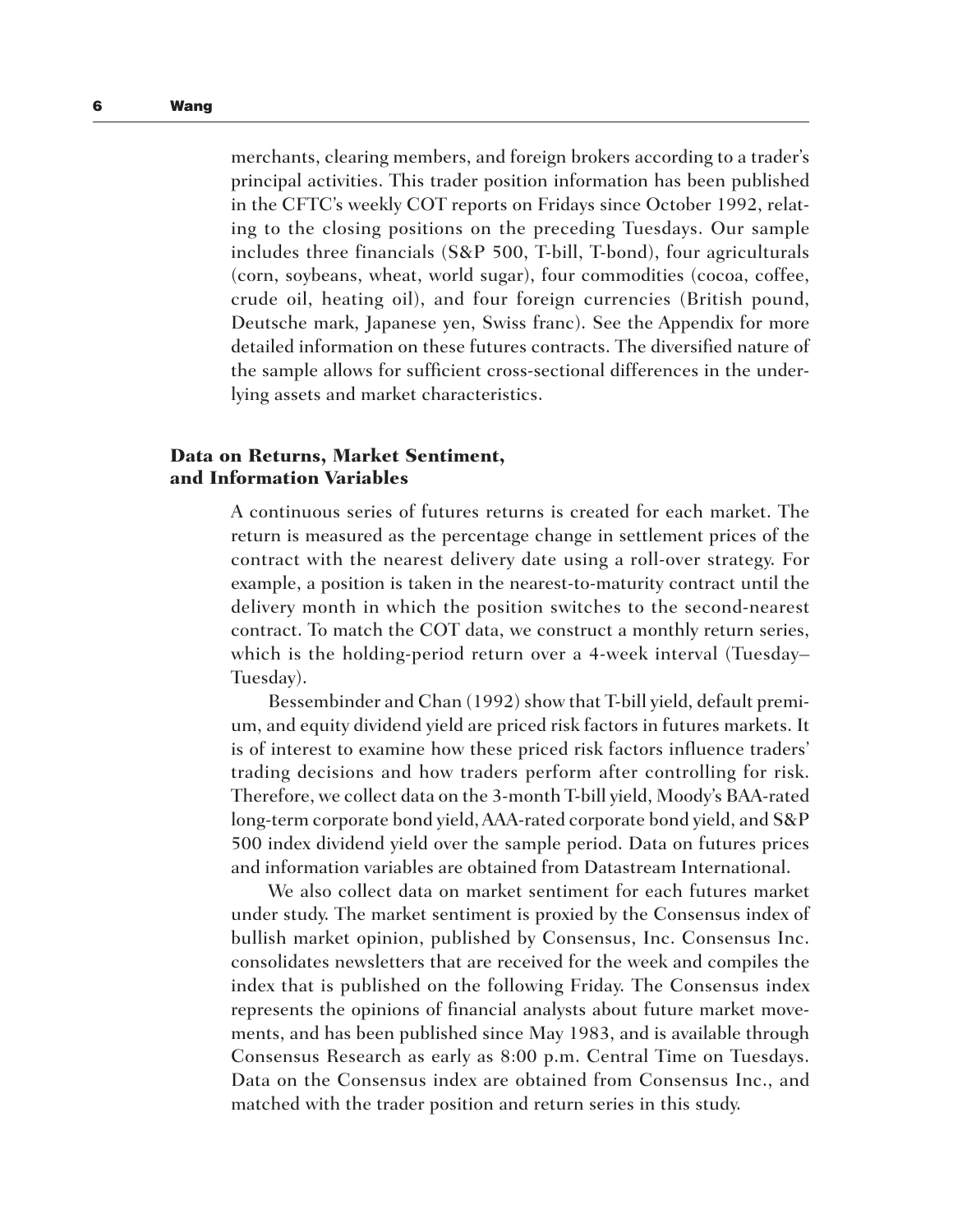We focus our analysis on monthly rather than weekly data because it is less likely for traders' perception of risk to be changed over a short interval. Moreover, the choice of this time interval makes our results comparable to the previous studies on backwardation or hedging pressure theories (e.g., Bessembinder, 1992; Chang, 1985).

Table I presents summary statistics for the dataset. The results indicate that the average monthly return is positive for the S&P 500 index, T-bond, coffee, crude oil, heating oil, and Japanese yen futures, and negative for the other markets; however, none is statistically different from zero except for the S&P 500 index futures. Zero-mean returns can be consistent with the absence of risk premiums in futures markets, while they cannot rule out the possibility of the existence of risk premiums that alternate signs depending on time varying risks. The mean investor sentiment is of similar magnitude for all markets, while investor sentiment is generally less volatile in the financial futures than in the other markets.

The last two columns of Panel A present statistics for net positions of speculators and hedgers, respectively. Consistent with the conventional assumption in futures market studies, hedgers, on average, take on net short positions in the agricultural and commodity markets, whereas speculators' positions are net long. In contrast, hedgers are net long, and speculators are net short in the financial and currency futures markets with the exception of the T-bill and T-bond futures. Net positions of speculators are generally smaller in magnitude than those of hedgers except with respect to corn futures. This implies that there are other traders in the market to take the remaining positions. Members of this trader type are usually termed "small traders" whose positions do not exceed the CFTC's reporting threshold.

The correlations between sentiment, changes in net positions by type of trader, and returns are presented in Panel B. The results show that changes in speculator (hedger) positions are positively (negatively) associated with sentiment and returns, and there is a strong negative relation between changes in net positions of speculators and hedgers. The smallest correlation in absolute terms is present in the S&P 500 index futures  $(-0.742)$ , while the largest correlation is in the Deutsche mark futures  $(-0.962)$ . This strong correlation has implications for interpreting our results.

Panel C provides statistics for the information variables. The average monthly T-bill yield over the sample period is 0.394%, while the average monthly default premium and dividend yield are 0.057% and 0.176%, respectively. The average yields for all information variables are significantly different from zero.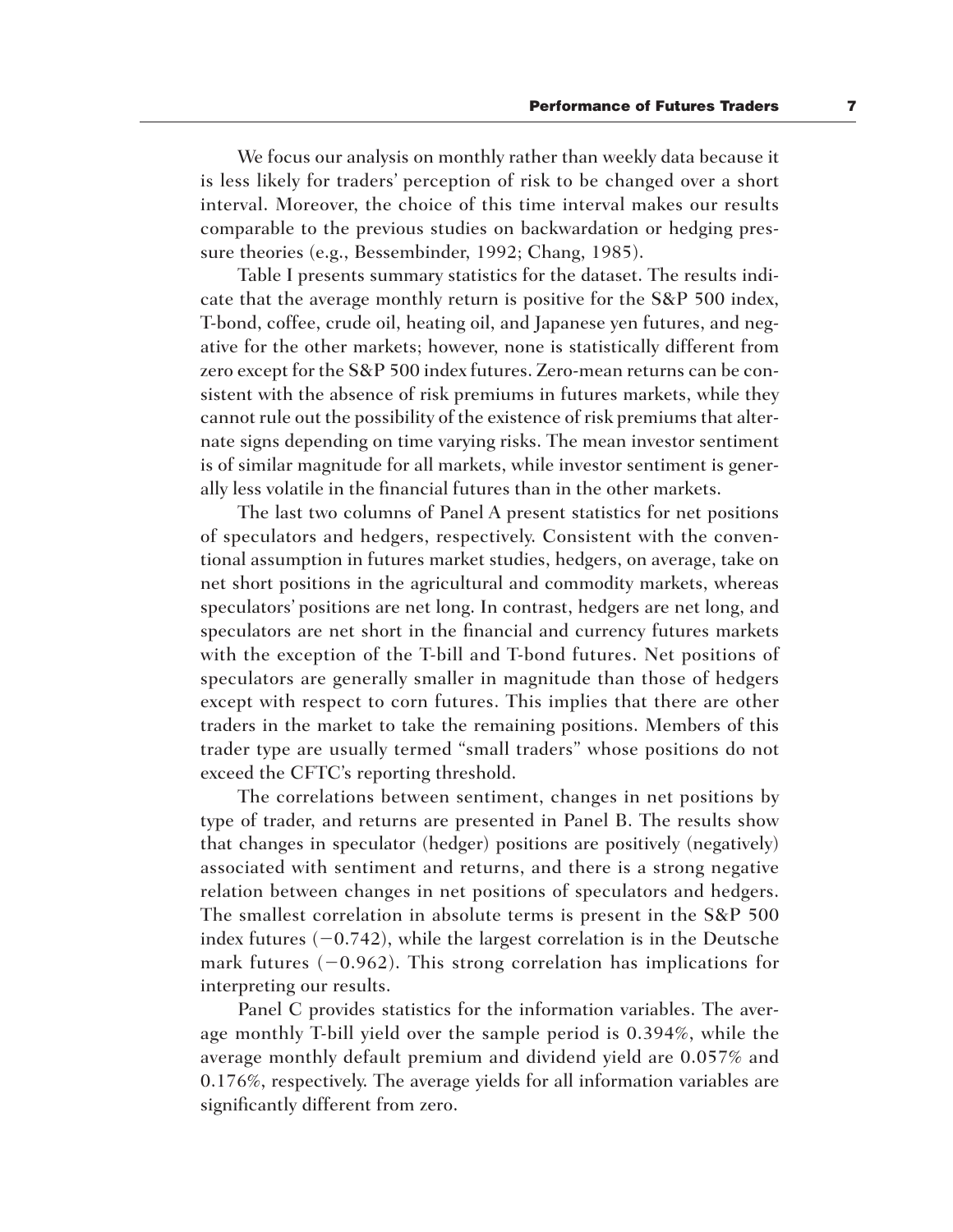|                                                                       | Returns $(\%)$        |              |        | Speculator<br>Sentiment $(\%)$ |           |              |           | Hedger       |
|-----------------------------------------------------------------------|-----------------------|--------------|--------|--------------------------------|-----------|--------------|-----------|--------------|
|                                                                       | Mean                  | Std.<br>Dev. | Mean   | Std.<br>Dev.                   | Mean      | Std.<br>Dev. | Mean      | Std.<br>Dev. |
| Panel A: Summary Statistics for Returns, Sentiment, and Net Positions |                       |              |        |                                |           |              |           |              |
| <b>Financial</b>                                                      |                       |              |        |                                |           |              |           |              |
| S&P 500                                                               | 1.247<br>$(2.23)$ **  | 3.334        | 47.110 | 14.391                         | $-16.618$ | 9.384        | 17.694    | 16.029       |
| T-bill                                                                | $-0.026$<br>$(-1.21)$ | 0.261        | 46.515 | 17.477                         | 0.872     | 2.317        | $-3.913$  | 3.951        |
| T-bond                                                                | 0.081<br>(0.37)       | 2.357        | 43.654 | 15.754                         | 12.790    | 30.435       | $-15.370$ | 44.593       |
| <b>Agricultural</b>                                                   |                       |              |        |                                |           |              |           |              |
| Corn                                                                  | $-0.051$<br>$(-0.08)$ | 5.938        | 51.568 | 19.961                         | 24.666    | 46.508       | 5.838     | 54.061       |
| Soybeans                                                              | $-0.130$<br>$(-0.09)$ | 5.730        | 54.157 | 17.763                         | 13.321    | 24.667       | $-21.392$ | 33.224       |
| Wheat                                                                 | $-0.289$<br>$(-0.38)$ | 6.146        | 50.866 | 18.118                         | 6.233     | 11.052       | $-11.979$ | 11.826       |
| World sugar                                                           | $-0.500$<br>$(-0.64)$ | 7.510        | 50.825 | 21.087                         | 13.837    | 27.504       | $-25.641$ | 36.392       |
| <b>Commodity</b>                                                      |                       |              |        |                                |           |              |           |              |
| Cocoa                                                                 | $-0.322$<br>$(-0.19)$ | 6.601        | 48.540 | 16.670                         | 5.414     | 11.224       | $-12.761$ | 14.244       |
| Coffee                                                                | 0.698<br>(0.54)       | 13.029       | 48.026 | 20.707                         | 3.804     | 6.251        | $-8.300$  | 7.727        |
| Crude oil                                                             | 0.222<br>(0.51)       | 7.435        | 47.814 | 20.056                         | 7.553     | 26.258       | $-7.961$  | 36.897       |
| Heating oil                                                           | 0.065<br>(0.32)       | 7.720        | 44.272 | 22.501                         | 2.673     | 9.413        | $-17.376$ | 13.579       |
| <b>Foreign Currency</b>                                               |                       |              |        |                                |           |              |           |              |
| British pound                                                         | $-0.207$<br>$(-0.24)$ | 2.514        | 44.660 | 20.036                         | $-0.526$  | 13.449       | 0.884     | 19.587       |
| Deutsche mark                                                         | $-0.330$<br>$(-1.03)$ | 2.655        | 39.629 | 18.769                         | $-8.026$  | 21.631       | 15.220    | 31.752       |
| Japanese yen                                                          | 0.126<br>(0.42)       | 3.688        | 36.917 | 18.715                         | $-13.148$ | 21.926       | 20.795    | 31.960       |
| Swiss franc                                                           | $-0.251$<br>$(-0.06)$ | 3.097        | 38.760 | 19.343                         | $-5.801$  | 15.348       | 10.616    | 22.182       |
|                                                                       |                       |              |        |                                |           |              |           | (Continued)  |

**TABLE I** Summary Statistics (1993.1–2000.3)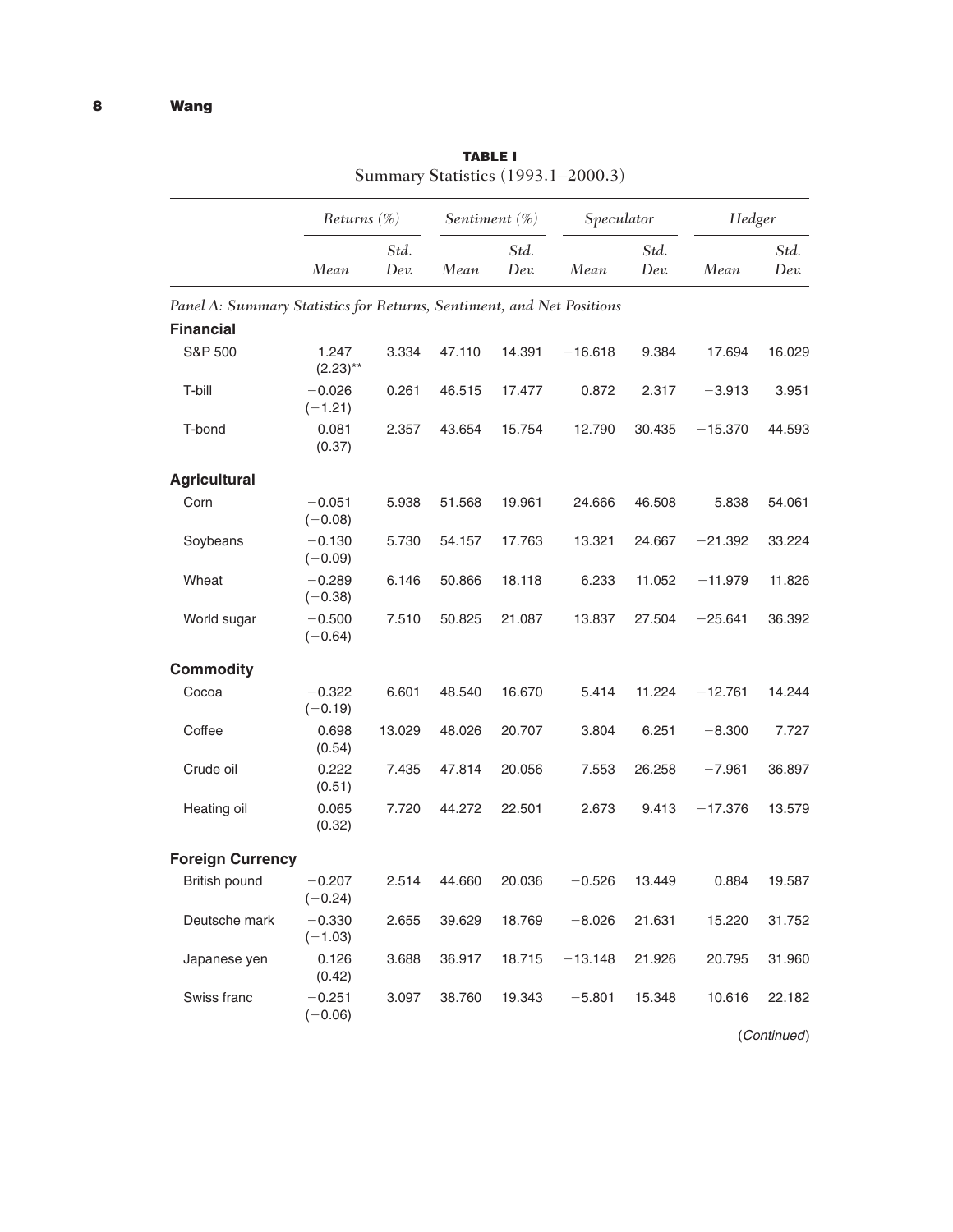|                                                                         | <b>TABLE I</b> (Continued) |                   |                                    |                  |                         |  |  |  |
|-------------------------------------------------------------------------|----------------------------|-------------------|------------------------------------|------------------|-------------------------|--|--|--|
|                                                                         | $SI \forall NI^S$          | $SI \forall NI^H$ | $R \forall N I^S$                  | $R \forall NI^H$ | $NI^S$ $\forall$ $NI^H$ |  |  |  |
| Panel B: Correlations                                                   |                            |                   |                                    |                  |                         |  |  |  |
| <b>Financial</b>                                                        |                            |                   |                                    |                  |                         |  |  |  |
| S&P 500                                                                 | 0.241                      | $-0.248$          | 0.308                              | $-0.301$         | $-0.742$                |  |  |  |
| T-bill                                                                  | 0.193                      | $-0.295$          | 0.151                              | $-0.181$         | $-0.856$                |  |  |  |
| T-bond                                                                  | 0.205                      | $-0.191$          | 0.331                              | $-0.319$         | $-0.880$                |  |  |  |
| <b>Agricultural</b>                                                     |                            |                   |                                    |                  |                         |  |  |  |
| Corn                                                                    | 0.265                      | $-0.339$          | 0.283                              | $-0.339$         | $-0.920$                |  |  |  |
| Soybeans                                                                | 0.416                      | $-0.471$          | 0.564                              | $-0.628$         | $-0.878$                |  |  |  |
| Wheat                                                                   | 0.409                      | $-0.415$          | 0.389                              | $-0.371$         | $-0.933$                |  |  |  |
| World sugar                                                             | 0.327                      | $-0.421$          | 0.373                              | $-0.448$         | $-0.894$                |  |  |  |
| <b>Commodity</b>                                                        |                            |                   |                                    |                  |                         |  |  |  |
| Cocoa                                                                   | 0.511                      | $-0.525$          | 0.482                              | $-0.463$         | $-0.939$                |  |  |  |
| Coffee                                                                  | 0.315                      | $-0.352$          | 0.348                              | $-0.378$         | $-0.939$                |  |  |  |
| Crude oil                                                               | 0.140                      | $-0.180$          | 0.348                              | $-0.366$         | $-0.944$                |  |  |  |
| Heating oil                                                             | 0.312                      | $-0.324$          | 0.374                              | $-0.415$         | $-0.909$                |  |  |  |
| <b>Foreign Currency</b>                                                 |                            |                   |                                    |                  |                         |  |  |  |
| British pound                                                           | 0.301                      | $-0.302$          | 0.352                              | $-0.324$         | $-0.959$                |  |  |  |
| Deutsche mark                                                           | 0.195                      | $-0.197$          | 0.232                              | $-0.243$         | $-0.962$                |  |  |  |
| Japanese yen                                                            | 0.317                      | $-0.355$          | 0.351                              | $-0.369$         | $-0.957$                |  |  |  |
| Swiss franc                                                             | 0.270                      | $-0.299$          | 0.324                              | $-0.343$         | $-0.925$                |  |  |  |
| Mean                                                                    | Std. Dev.                  | T-Statistic       |                                    | Description      |                         |  |  |  |
| Panel C: Summary Statistics and Description for Informational Variables |                            |                   |                                    |                  |                         |  |  |  |
| <b>BYLD</b><br>0.394                                                    | 0.008                      | 13.98***          | Monthly yield on the 90-day T-bill |                  |                         |  |  |  |

BYLD 0.394 0.008 13.98\*\*\* Monthly yield on the 90-day T-bill BAA-AAA 0.057 0.008 12.59\*\*\* Monthly yield on a low-grade corporate bond portfolio less the yield on a high-grade bond portfolio DYLD 0.176 0.052 8.01\*\*\* Monthly dividend yield on a stock market portfolio

Note. The return is measured as the percentage change in settlement prices of a futures contract over a 4-week interval. Investor sentiment is proxied by the Consensus index, in percent. Net positions are defined as the long positions less the short positions of a trader type on the basis of the CFTC's COT reports, in units of 1,000 contracts. BYLD is the monthly yield on the 3-month Treasury bills. BAA-AAA is the monthly yield on the Moody's BAA-rated bonds less the yield on AAArated bonds. DYLD is the monthly dividend yield on the S&P 500 index. SI  $\forall$  NI<sup>S(H)</sup> denotes the correlation between sentiment index and net positions of speculators (hedgers). R V NI<sup>S(H)</sup> denotes the correlation between returns and changes in net positions of speculators (hedgers). N I<sup>S</sup> V N I<sup>H</sup> is the correlation between changes in net positions of speculators and hedgers. The numbers in parentheses are *t*-statistics relevant to the hypothesis that the relevant parameter is zero.

#### **BUY OR SELL BEHAVIOR BY TYPE OF TRADER**

#### **Determinants of Trading Decisions**

We study the determinants of trading decisions of the two major trader types—speculators and hedgers—by looking at how trader positions covary with available information. Shefrin and Statman (1985),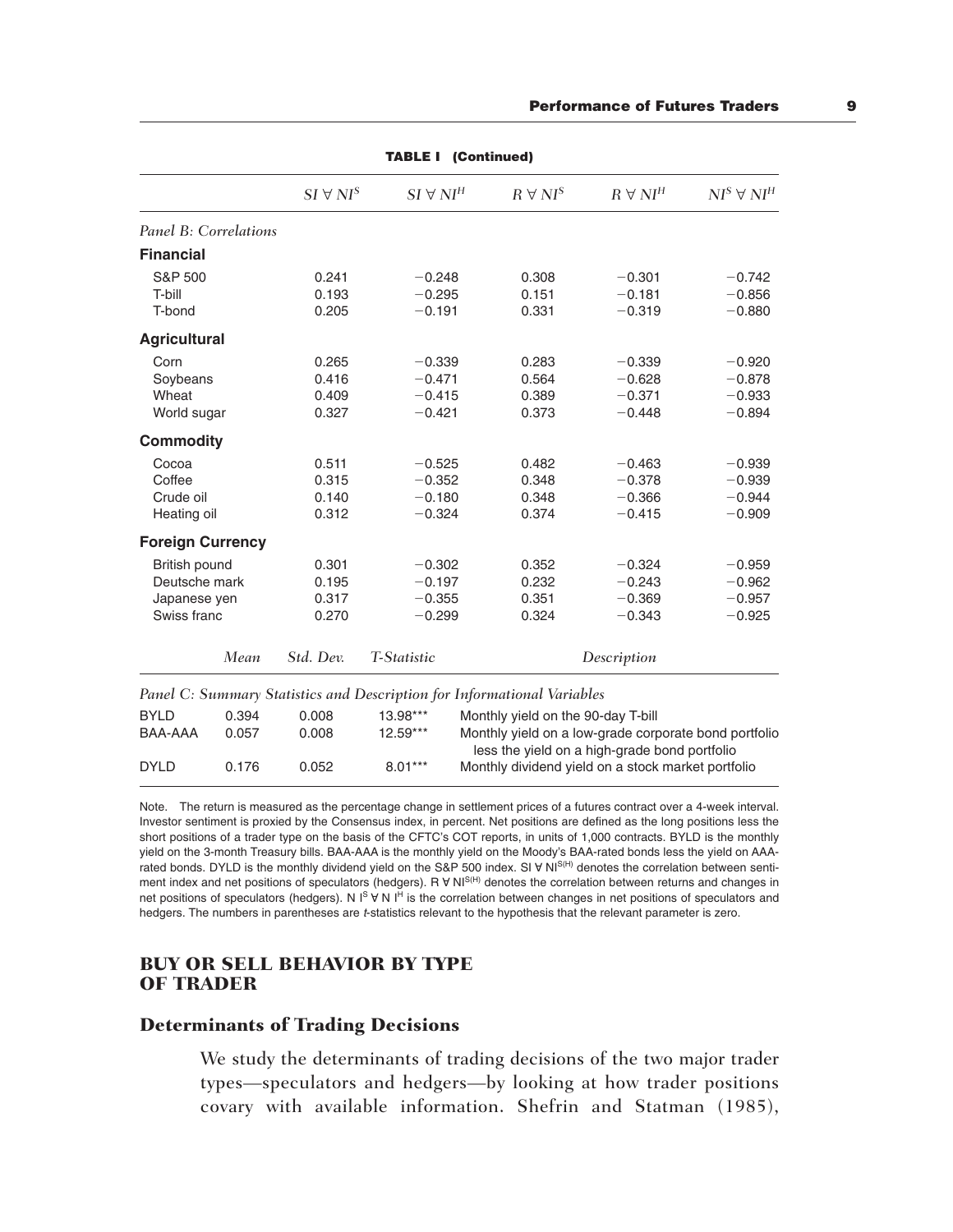Nofsinger and Sias (1999), and Grinblatt and Keloharju (2000) show that investors most likely condition their trades on past returns, exhibiting negative/positive feedback trading behavior. Shiller (1984) and De Long et al. (1990) posit that the influences of fad and fashion are likely to impact traders' investment decisions. In the finance literature, certain common information variables, including T-bill yield, equity dividend yield, and default premium, have been shown to have forecasting power in futures markets (e.g., Bessembinder & Chan, 1992; Bjornson & Carter,1997). These information variables likely have an effect on traders' decisions. Therefore, in this study we are interested in how lag investor sentiment, returns, and common information variables influence trading decisions by type of trader.

#### **Empirical Tests**

We test the determinants of trading decisions by type of trader by estimating the following equation for each market:

$$
\Delta NI_{t+1}^i = \alpha_0^i + \alpha_1^i \Delta SI_t + \alpha_2^i R_t + \Sigma \beta_j^i \Phi_{jt} + \varepsilon_{t+1}^i \tag{1}
$$

where  $\Delta N I^i_{t+1}$  represents the change in net positions of trader type  $i$  in month  $t + 1$ ,<sup>3</sup> and *i* denotes speculators and hedgers. A net position is defined as the long position less the short position of a trader type, in units of 1,000 contracts. *SI*, denotes the change in the Consensus index in month *t*.  $R_t$  is the futures return in month *t*, in percent.  $\Phi_t$  is a set of common information variables available to all investors in month *t*, including: (i) the monthly yield on 3-month T-bills, representing the short-term discount rate or expected inflation;<sup>4</sup> (ii) the monthly yield on Moody's BAA-rated long-term corporate bonds less the yield on AAArated corporate bonds, representing a premium of default risk; and (iii) the monthly dividend yield on the S&P 500 index, which tends to be higher during periods of slow economic growth or recessions (e.g., Fama & French, 1989), and is regarded as a signal for risk premium.

#### **Results**

The results of estimating Equation (1) are reported in Table II. There are 97 monthly observations for each regression. Panel A presents the regression results for speculators. The coefficient estimate for lag changes in

<sup>&</sup>lt;sup>3</sup>In this study, a month represents a 4-week interval (Tuesday–Tuesday). This ensures that all observations are on Tuesday, matching the COT data.

<sup>4</sup> The Treasury bill yield is nonstationary,and thus,the change in Treasury bill yield is used in this study.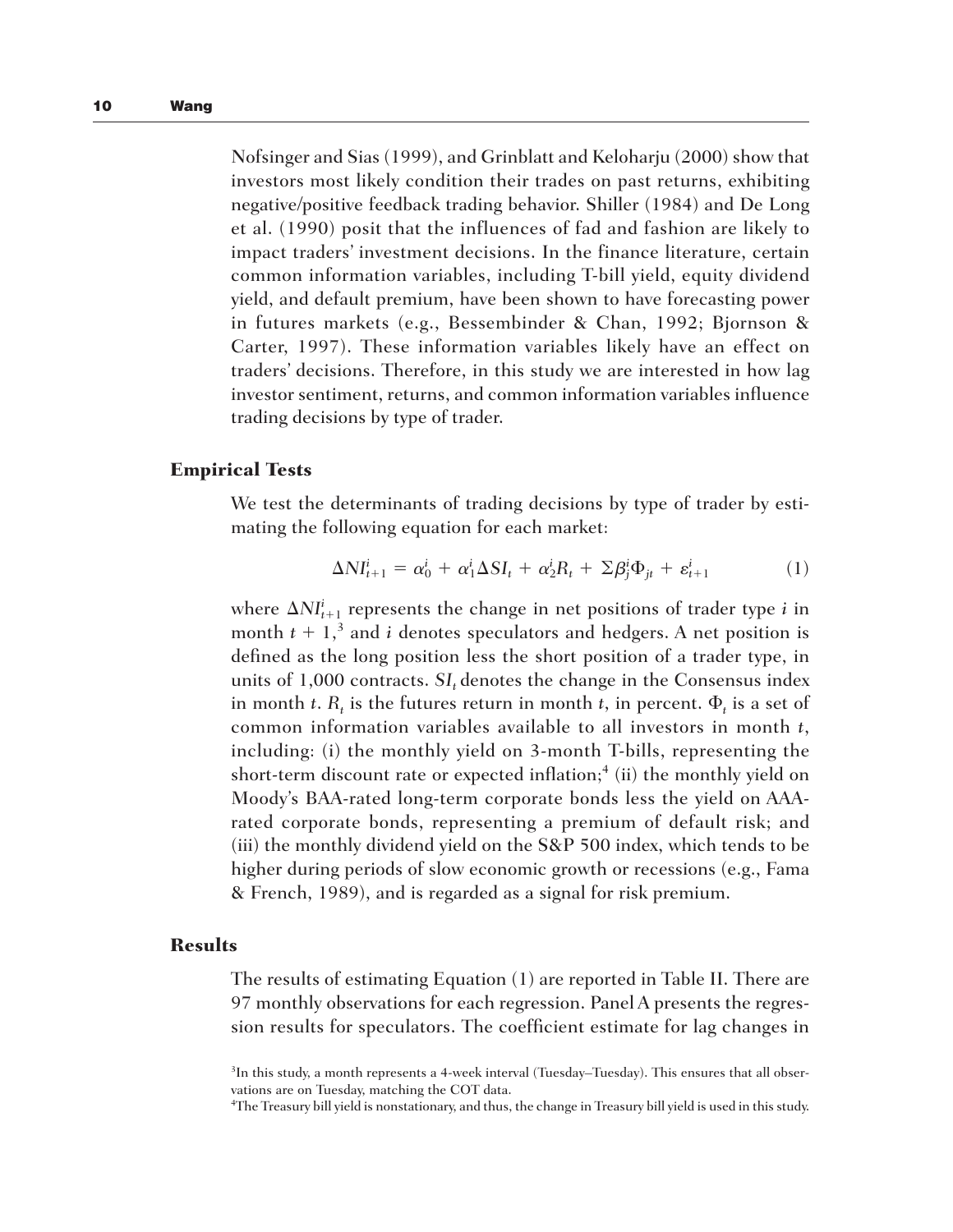|                         | Intercept              | $\Delta SI_t$                   | $R_t$                                  | BYLD,                       | BAA-<br>AAA               | DYLD,                  | Durbin-<br><b>Watson</b> | Adj. $R^2$ |
|-------------------------|------------------------|---------------------------------|----------------------------------------|-----------------------------|---------------------------|------------------------|--------------------------|------------|
| Panel A: Speculator     |                        |                                 |                                        |                             |                           |                        |                          |            |
| <b>Financial</b>        |                        |                                 |                                        |                             |                           |                        |                          |            |
| S&P 500                 | $-3.233$<br>$(-0.41)$  | 0.023<br>(0.54)                 | $-0.359$<br>$(-1.93)^*$                | $-13.63$<br>$(-0.42)$       | $-51.613$<br>$(-0.33)$    | 4.098<br>(0.29)        | 2.12                     | 0.031      |
| T-bill                  | $-0.599$<br>$(-0.30)$  | 0.014<br>(1.09)                 | $-1.413$<br>$(-2.14)$ **               | 17.466<br>(0.92)            | 17.469<br>(0.93)          | $-0.520$<br>$(-0.19)$  | 2.20                     | 0.029      |
| T-bond                  | 29.868<br>(1.45)       | 0.215<br>(1.16)                 | $-1.607$<br>$(-1.71)^*$                | 84.791<br>(0.53)            | $-526.452$<br>$(-1.76)^*$ | $-3.039$<br>$(-0.11)$  | 2.15                     | 0.025      |
| <b>Agricultural</b>     |                        |                                 |                                        |                             |                           |                        |                          |            |
| Corn                    | 4.277<br>(0.35)        | 0.489<br>$(4.18)***$            | $-0.705$<br>$(-2.46)$ <sup>**</sup>    | 2.809<br>(0.03)             | $-71.941$<br>$(-0.42)$    | 1.656<br>(0.07)        | 2.05                     | 0.078      |
| Soybeans                | 2.786<br>(0.54)        | 0.055<br>(0.99)                 | $-0.126$<br>$(-1.17)$                  | 73.376<br>(0.79)            | $-38.847$<br>$(-0.54)$    | $-2.935$<br>$(-0.22)$  | 1.92                     | 0.019      |
| Wheat                   | 1.605<br>(0.19)        | 0.219                           | $-0.699$<br>$(3.81)$ *** $(-4.31)$ *** | $-24.452$<br>$(-0.46)$      | $-54.397$<br>$(-0.43)$    | 7.730<br>(0.39)        | 2.13                     | 0.154      |
| World sugar             | $-2.195$<br>$(-0.25)$  | 0.222<br>$(3.66)$ *** $(-0.39)$ | $-0.063$                               | 76.544<br>(0.82)            | 19.655<br>(0.13)          | 4.851<br>(0.24)        | 2.14                     | 0.054      |
| <b>Commodity</b>        |                        |                                 |                                        |                             |                           |                        |                          |            |
| Cocoa                   | $-4.055$<br>$(-0.57)$  | 0.057<br>$(1.77)^*$             | $-0.279$<br>$(-2.28)$ **               | 56.221<br>(1.57)            | 41.899<br>(0.42)          | 7.956<br>(0.56)        | 2.10                     | 0.041      |
| Coffee                  | $-3.449$<br>$(-0.56)$  | 0.064<br>$(2.16)$ **            | $-0.162$<br>$(-3.86)$ ***              | 17.622<br>(0.39)            | 46.546<br>(0.38)          | 4.761<br>(0.34)        | 2.16                     | 0.045      |
| Crude oil               | $-10.779$<br>$(-0.64)$ | 0.439                           | $-1.498$<br>$(3.40)$ *** $(-3.99)$ *** | 2.928<br>(0.03)             | 253.189<br>(0.95)         | $-16.937$<br>$(-0.43)$ | 2.12                     | 0.166      |
| Heating oil             | $-1.809$<br>$(-0.28)$  | 0.189                           | $-0.556$<br>$(4.04)$ *** $(-4.20)$ *** | $-9.898$<br>$(-0.24)$       | $-52.488$<br>$(-0.53)$    | $-6.605$<br>$(-0.36)$  | 2.09                     | 0.149      |
| <b>Foreign Currency</b> |                        |                                 |                                        |                             |                           |                        |                          |            |
| British pound           | 12.046<br>(0.84)       | 0.196<br>$(2.35)$ **            | $-3.956$<br>$(-3.73)$ ***              | $-125.886$<br>$(-1.18)$     | $-209.512$<br>$(-0.99)$   | 1.156<br>(0.08)        | 2.29                     | 0.134      |
| Deutsche mark           | 15.929<br>(0.66)       | 0.238<br>$(2.22)$ **            | $-4.074$<br>$(-4.38)$ ***              | $-141.139$<br>$(-1.14)$     | $-317.010$<br>$(-1.24)$   | 11.253<br>(0.21)       | 2.24                     | 0.084      |
| Japanese yen            | $-9.073$<br>$(-0.49)$  | 0.204<br>$(2.24)$ **            | $-1.701$<br>$(-3.37)$ ***              | $-191.941$<br>$(-1.91)^{*}$ | 87.701<br>(0.31)          | 24.711<br>(0.53)       | 2.14                     | 0.050      |
| Swiss franc             | 11.285<br>(0.88)       | 0.202<br>$(2.97)***$            | $-2.465$<br>$(-3.75)$ ***              | $-110.319$<br>$(-0.86)$     | $-238.945$<br>$(-1.26)$   | 11.878<br>(0.29)       | 2.13                     | 0.081      |

**TABLE II** Changes in Net Positions, and Lag Changes in Sentiment, Returns, as Well as Information Variables

(Continued)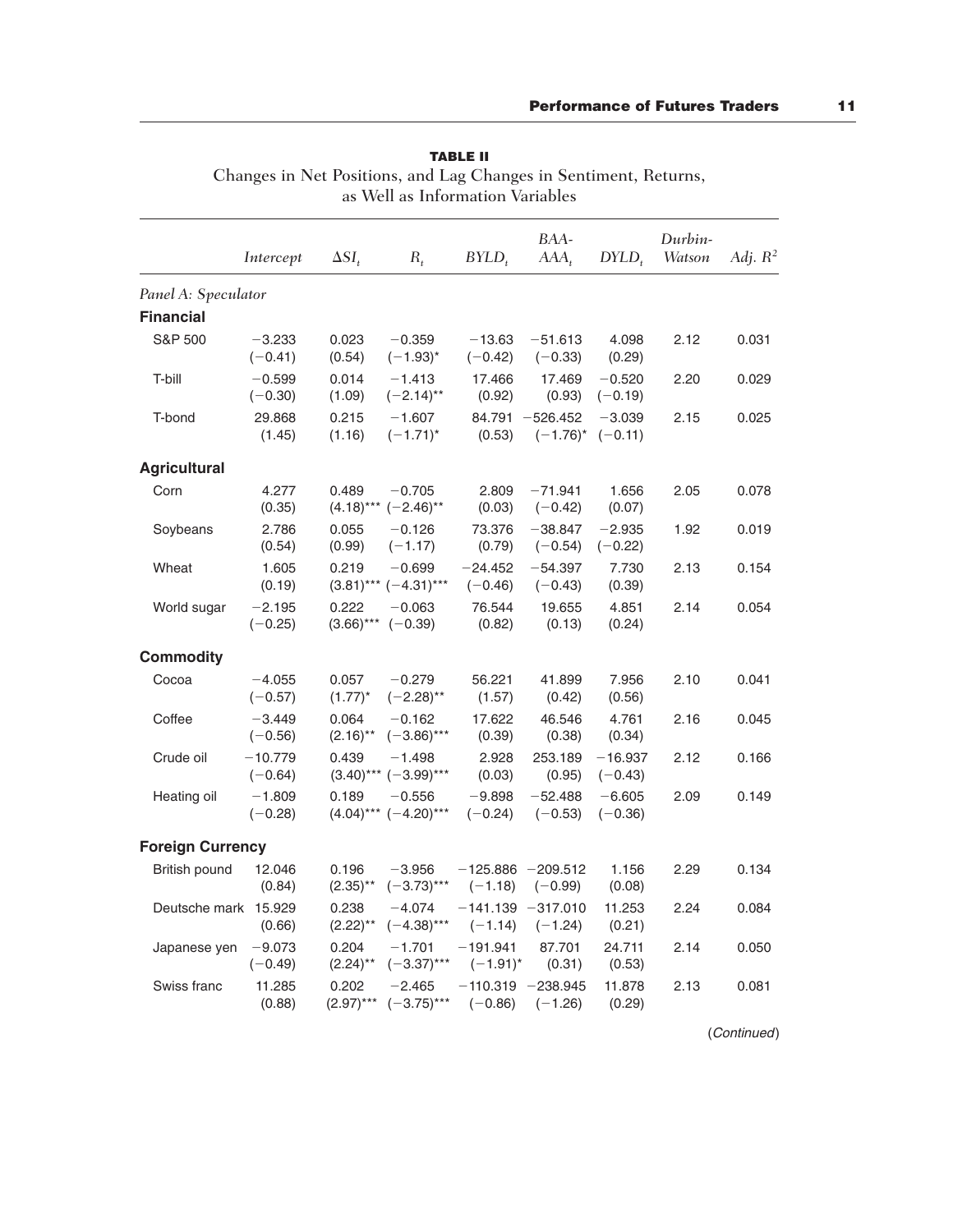|                         | Intercept              | $\Delta SI_t$             | $R_t$                 | BYLD,                             | BAA-<br>AAA             | $DYLD_t$               | Durbin-<br>Watson | Adj. $R^2$ |
|-------------------------|------------------------|---------------------------|-----------------------|-----------------------------------|-------------------------|------------------------|-------------------|------------|
| Panel B: Hedger         |                        |                           |                       |                                   |                         |                        |                   |            |
| <b>Financial</b>        |                        |                           |                       |                                   |                         |                        |                   |            |
| S&P 500                 | 1.094<br>(0.12)        | $-0.153$<br>$(-1.96)$ **  | 0.835<br>$(1.85)^*$   | 34.623<br>(0.49)                  | 46.422<br>(0.31)        | 0.707<br>(0.37)        | 2.14              | 0.038      |
| T-bill                  | 1.553<br>(0.59)        | $-0.016$<br>$(-1.03)$     | 1.592<br>$(1.79)^*$   | $-37.456$<br>$(-1.50)$            | $-23.04$<br>$(-0.72)$   | $-0.473$<br>$(-0.08)$  | 2.05              | 0.041      |
| T-bond                  | $-24.607$<br>$(-0.97)$ | $-0.025$<br>$(-0.16)$     | 2.582<br>$(2.48)$ **  | $-403.878$<br>$(-2.15)$ **        | 290.145<br>(0.67)       | 50.534<br>(0.96)       | 2.22              | 0.045      |
| <b>Agricultural</b>     |                        |                           |                       |                                   |                         |                        |                   |            |
| Corn                    | $-4.775$<br>$(-0.17)$  | $-0.246$<br>$(-2.47)$ **  | 0.929<br>$(3.07)***$  | $-10.655$<br>$(-0.08)$            | 58.422<br>(0.33)        | $-4.601$<br>$(-0.15)$  | 2.14              | 0.101      |
| Soybeans                | $-1.837$<br>$(-0.31)$  | $-0.059$<br>$(-0.96)$     | 0.149<br>(0.32)       | $-74.540$<br>$(-0.80)$            | 22.038<br>(0.29)        | 2.819<br>(0.19)        | 2.19              | 0.013      |
| Wheat                   | $-2.418$<br>$(-0.25)$  | $-0.267$<br>$(-4.02)$ *** | 0.945<br>$(4.77)***$  | 20.383<br>(0.31)                  | 73.864<br>(0.50)        | $-9.733$<br>$(-0.42)$  | 2.13              | 0.175      |
| World sugar             | 2.261<br>(0.18)        | $-0.280$<br>$(-3.39)***$  | 0.211<br>(0.91)       | $-138.088$<br>$(-1.01)$           | $-11.354$<br>$(-0.06)$  | $-7.416$<br>$(-0.28)$  | 2.15              | 0.036      |
| <b>Commodity</b>        |                        |                           |                       |                                   |                         |                        |                   |            |
| Cocoa                   | 4.788<br>(0.59)        | $-0.057$<br>$(-1.78)^*$   | 0.380<br>$(2.62)$ **  | $-74.058$<br>$(-1.71)^*$          | $-62.903$<br>$(-0.54)$  | $-5.861$<br>$(-0.34)$  | 2.23              | 0.042      |
| Coffee                  | 4.043<br>(0.63)        | $-0.071$<br>$(-2.27)$ **  | 0.195<br>$(4.34)***$  | $-4.854$<br>$(-0.13)$             | $-53.134$<br>$(-0.43)$  | $-5.937$<br>$(-0.41)$  | 2.18              | 0.045      |
| Crude oil               | 18.116<br>(0.76)       | $-0.618$<br>$(-3.55)$ *** | 2.285<br>$(4.65)***$  | $-5.119$<br>$(-0.68)$             | $-402.971$<br>$(-1.09)$ | 20.588<br>(0.37)       | 2.13              | 0.198      |
| Heating oil             | 4.914<br>(0.51)        | $-0.195$<br>$(-3.06)$ *** | 0.781<br>$(3.92)$ *** | $-69.503$<br>$(-0.98)$            | $-87.731$<br>$(-0.59)$  | $-0.803$<br>$(-0.05)$  | 2.19              | 0.109      |
| <b>Foreign Currency</b> |                        |                           |                       |                                   |                         |                        |                   |            |
| British pound           | $-17.047$<br>$(-0.85)$ | $-0.257$<br>$(-2.14)$ **  | 5.889<br>$(3.86)$ *** | 178.318<br>(1.20)                 | 296.061<br>(1.03)       | $-2.094$<br>$(-0.05)$  | 2.40              | 0.142      |
| Deutsche mark $-24.001$ | $(-0.71)$              | $-0.351$<br>$(-2.28)$ **  | 6.138<br>$(4.91***$   | 175.85<br>(1.01)                  | 472.832<br>(1.32)       | $-15.103$<br>$(-0.19)$ | 2.26              | 0.099      |
| Japanese yen            | 16.587<br>(0.59)       | $-0.282$<br>$(-2.06)$ **  | 2.830<br>$(3.81)***$  | 330.783<br>$(2.12)$ <sup>**</sup> | 181.302<br>(0.45)       | $-38.969$<br>$(-0.58)$ | 2.16              | 0.070      |
| Swiss franc             | $-16.897$<br>$(-0.83)$ | $-0.271$<br>$(-2.57)$ **  | 3.704<br>$(3.85)***$  | 135.910<br>(0.76)                 | 348.173<br>(1.24)       | $-15.378$<br>$(-0.27)$ | 2.44              | 0.082      |

**TABLE II (Continued)**

Note. A net position is defined as the long position less the short position of a trader type on the basis of the CFTC's COT reports, in units of 1,000 contracts.  $\Delta SI$  is the change in the Consensus index, in percent. BYLD is the change in monthly yield on the 3-month Treasury bills. BAA-AAA is the monthly yield on the Moody's BAA-rated bonds less the yield on AAA-rated bonds. DYLD is the monthly dividend yield on the S&P 500 index. Test statistics for individual coefficients reported in parentheses are t-statistics computed using White (1980) heteroskedasticity consistent standard errors. \*\*\*, \*\*, and \* denote significance at the 1, 5, and 10% levels, respectively.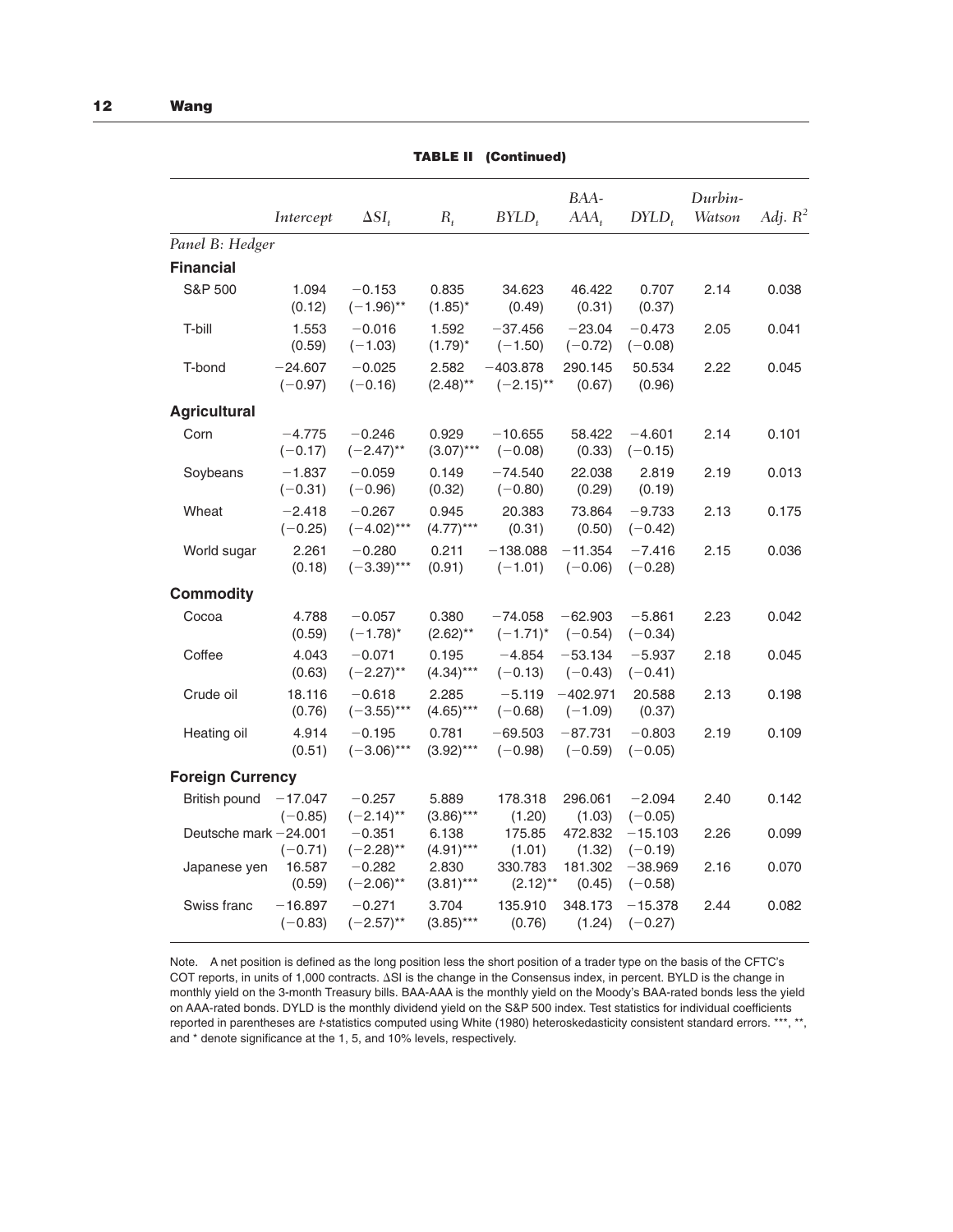sentiment is positive and significant for all except the financial and soybean futures markets (insignificant, however), whereas the coefficient for lag returns is negative and significant. This suggests that, after controlling for risk factors, speculators increase net positions when the market has turned bullish, but decrease net positions if futures prices appreciated over the previous month, and vice versa. Thus, speculators respond positively to market sentiment and exhibit contrarian behavior. Take the corn futures as an example: if prices appreciated by 1 percentage point over the previous month, speculators cut back net positions by 705 contracts; however, they increase net positions by 489 contracts if the Consensus index rose by 1 percentage point.

It appears that the information variables do not significantly influence the trading decisions of speculators. The coefficient estimates for information variables are statistically significant only in two cases: changes in T-bill yield for the Japanese yen futures and default premium for the T-bond futures. Overall, the coefficient estimates for changes in T-bill yield and default premium are more likely to be negative than positive. This result tends to be consistent with the rationale that expected inflation and default premium are associated with negative expected premiums, and therefore, speculators cut back net positions (e.g., Bessembinder & Chan, 1992; Bjornson & Carter, 1997). The positive coefficients for changes in T-bill yield for interest rate and some physical commodity futures suggest that these assets provide a natural hedge to the types of risk.<sup>5</sup> Moreover, the effect of information variables on the trading decisions of speculators is larger in magnitude in currency futures than in the other markets; however, dividend yield appears to have no discernable effects on traders' strategies in these markets.

Panel B of Table II presents the regression results for hedgers. As a sharp contrast with the results for speculators, the coefficient estimate for lag changes in sentiment is negative and significant (except for the interest rate and soybean futures markets), while that for lag returns is positive and significant. Thus, hedgers increase (decease) net positions when the market has turned bullish (bearish); however, they cut back net positions if prices declined in the previous month, and vice versa. Such a practice is called positive feedback trading, and has been extensively studied in finance literature (e.g., De Long et al., 1990; Shiller, 1984). For the corn futures, hedgers on average increase net positions by 929 contracts if prices appreciated by 1 percentage point over the previous

<sup>&</sup>lt;sup>5</sup>For example, Bodie and Rosansky (1980) showed that substantial benefits were available to investors by combining portfolios of commodities and stocks, because of their negative correlation arising from opposite inflation sensitivities.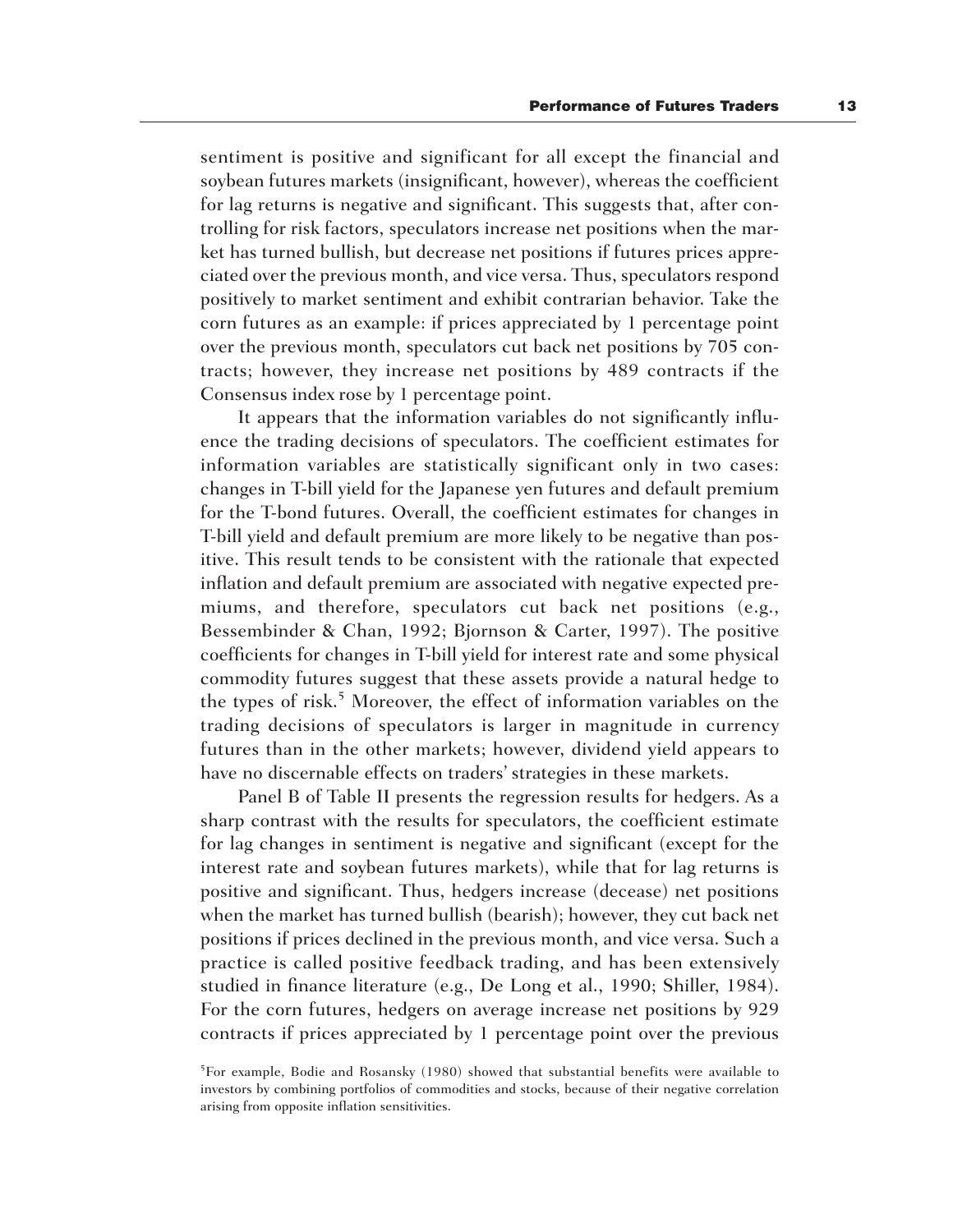month; however, if the sentiment index rose by 1 percentage point, they cut back net positions by 246 contracts.

Although significant only in a few cases, the coefficient estimates for information variables for hedgers have opposite signs to those for speculators. This result tends to be in line with the "hedging demand" argument of Merton (1973). Because the available investment opportunities change as the information variables vary, Merton shows that investors may hedge these changes by investing in a way that gives them higher wealth precisely when investment opportunities are unattractive, i.e., when expected returns are low. Therefore, hedgers adjust their positions as a way of hedging against movements in expected returns, as contrasted with the behavior of speculators.<sup>6</sup>

Positive feedback trading by hedgers is not inconsistent with common hedging practices, for example, creating options synthetically. Such a strategy involves taking a varying position in the futures or the underlying asset so that the delta of the position remains equal to that of the required option. For example,a synthetic put that insures hedgers against the asset value dropping below a certain level is dynamically created by taking a short futures position, in conjunction with a bond position. Moreover, this strategy requires hedgers to increase (decrease) short positions when the market has fallen (risen).<sup>7</sup> A number of extant studies have also suggested that dynamic hedging can cause positive feedback trades (e.g., Gennotte  $\&$ Leland,1990; Grossman,1988; Jacobs,1998). The inverse relation between the behavior of speculators and hedgers could have been deduced from an adding-up constraint—a hedger's selling most likely coincides with a speculator's buying. The futures markets literature uniformly presumes that futures markets are designed to facilitate the transfer of risk to those most able and willing to bear it. Therefore, the negative feedback trades of speculators are likely to be induced by trades of hedgers, which can also be seen from the fact that the magnitude of coefficient estimates for returns is larger for hedgers than for speculators, and there is a strong negative correlation between positions taken by these two major types of traders (see Panel B of Table I).

#### **Robustness**

There is no a priori reason to assume that investors condition their trades solely on the previous month's information. In futures markets,

7 See Hull (2000, pp. 331–334) for a detailed description of this type of hedging strategy.

<sup>6</sup> Lynch (2001) provides evidence on the impact of return predictability on investors' multiperiod equity portfolio choices. He shows that return predictability of information variables can tilt equity investors' portfolios away from high book-market and small-size stocks. Thus, hedging demands provide an explanation for the size and book-market effects.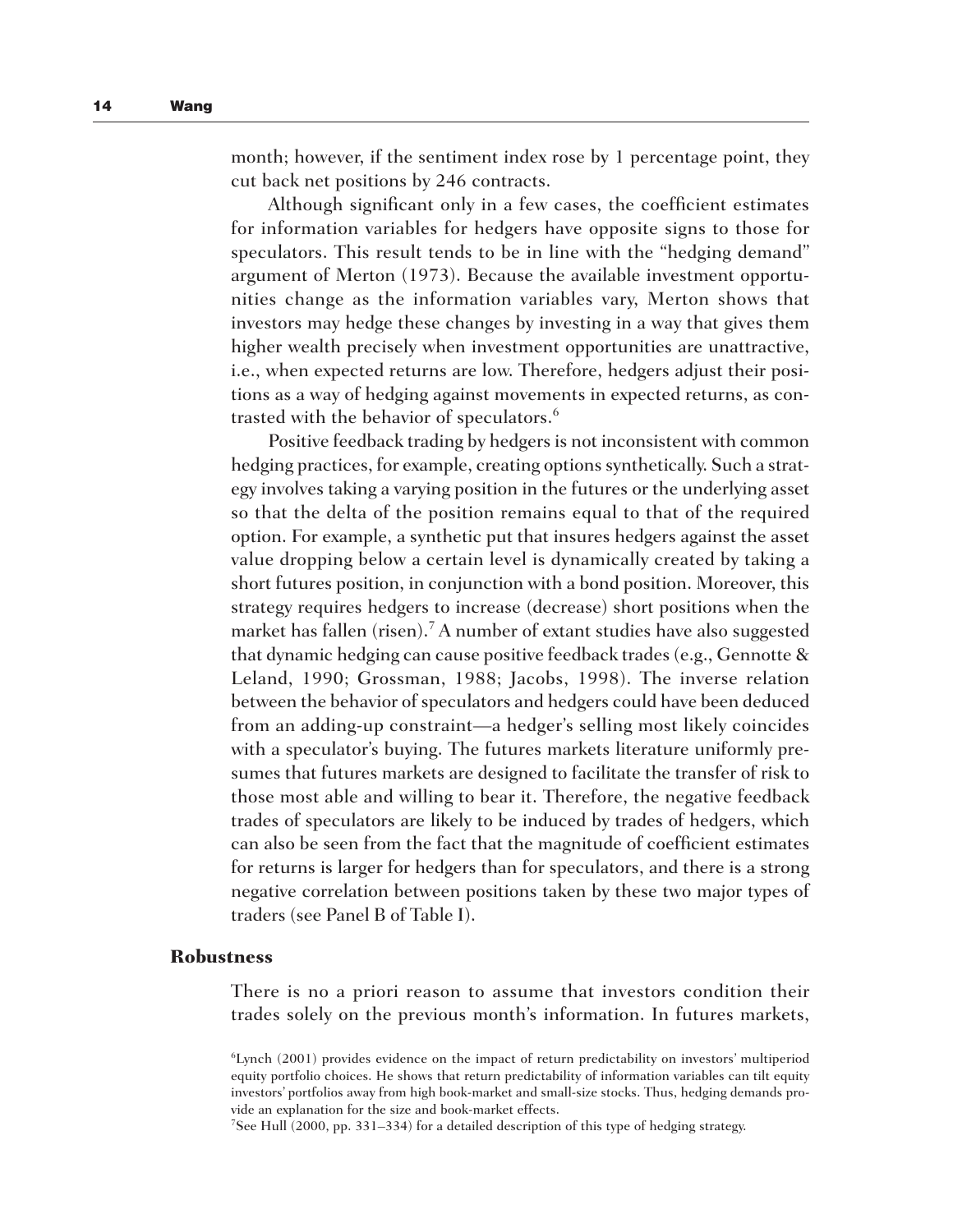speculators likely adjust positions over shorter horizons in response to short-term information, while hedgers who are concerned about fundamental information tend to hold positions for longer horizons. For robustness, we repeat the analysis using the data for 2-week and 6-week intervals. For both horizons, the estimated coefficients for changes in sentiment and returns are generally consistent with the results reported in Table II.

#### **MARKET TIMING TESTS**

#### **Changes in Net Positions and Subsequent Futures Returns**

In this section, we investigate traders' market-timing ability by examining how changes in net positions by type of trader covary with future market movements. We examine traders' timing ability for two reasons. First, similar to investor behavior studies in equity markets (e.g., Bange, 2000; Grinblatt & Kelharju, 2000; Nofsinger & Sias, 1999), we evaluate the average performance of various futures traders. This issue has also long been of interest to futures market researchers (e.g., Chang, 1985; Hartmark, 1991). Different from the methodology used in Hartmark (1991), this study focuses on the return to positions held by a trader rather than the return realized by the trader. After accounting for market risk factors, evidence that a speculator increases (decreases) net positions before the market rises (falls) is consistent with risk premiums to the trader for bearing nonmarketable risks and/or superior forecasting ability possessed by the trader. Second, post-feedback trade returns facilitate the inference of whether a trader type has a destabilizing impact on prices. For example, if hedgers engage in positive feedback trading, and changes in hedgers' positions relate negatively to future returns, positive feedback trades of hedgers tend to be destabilizing (e.g., Lakonishok et al., 1992).

To test market-timing ability by type of trader, we follow a methodology similar to that of Graham and Harvey (1996), and estimate the following model:

$$
R_{t+1} = \gamma_0^i + \gamma_1^i \Delta N I_t^i + \Sigma \phi_j^i \Phi_{jt} + \varepsilon_{t+1}^i \tag{2}
$$

where  $\Phi_t$  is the set of information variables, which are designed to separate market-timing ability based on public information from the market-timing ability that is superior to public information. Thus, the coefficient estimate for changes in net positions can be interpreted as abnormal performance. If the estimated coefficient on changes in net positions is on average greater than zero, the trader type increases (decreases) net positions before the abnormal return is positive (negative).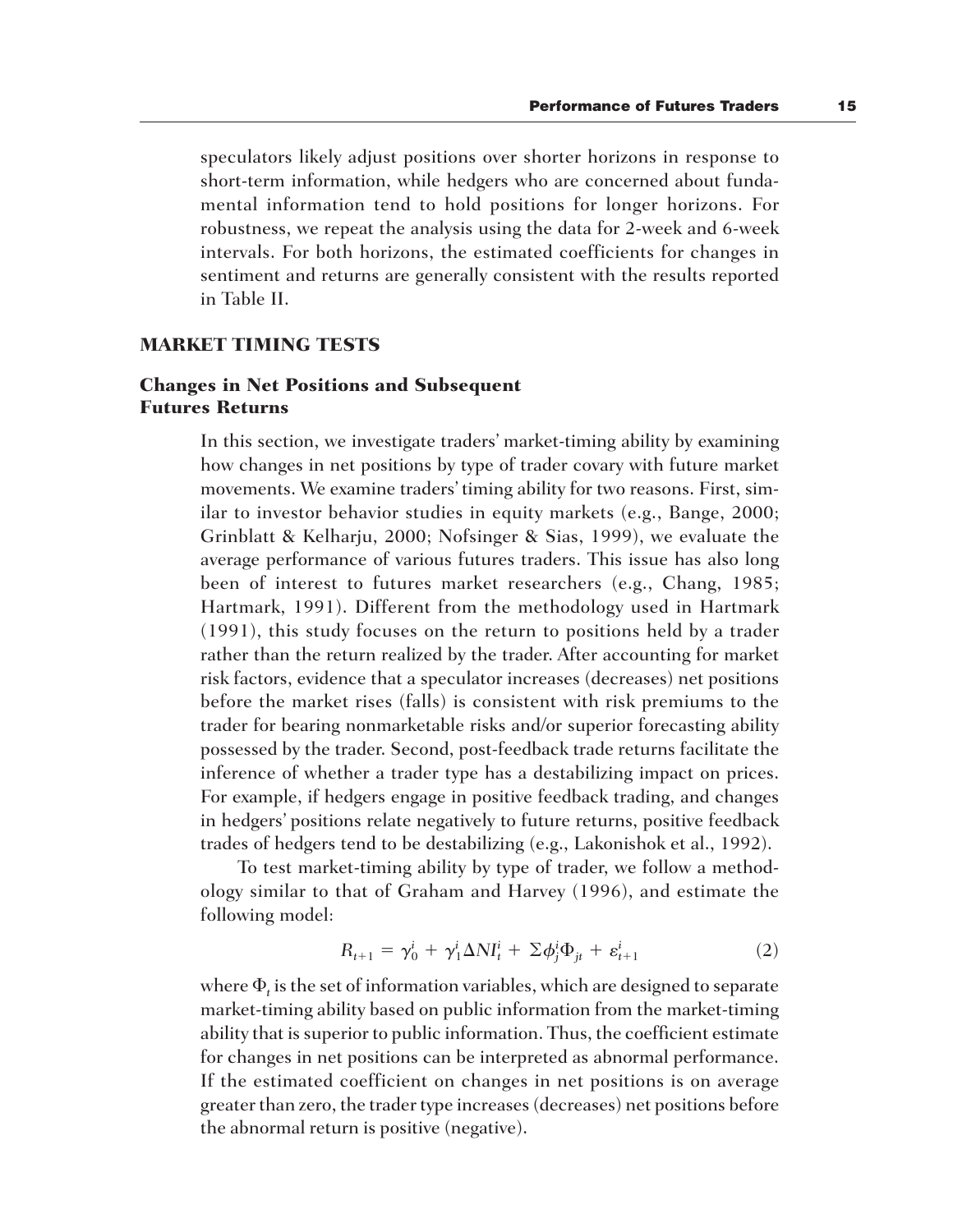Table III reports the results of estimating Equation (2). Panel A of Table II shows the results for speculators. The estimated coefficient on net positions is positive for all except the cocoa and coffee futures (insignificant for the latter market); $\delta$  however, it is insignificant except for the T-bill, corn, world sugar, and Japanese yen futures. The coefficient estimates for information variables are insignificant except for the default premium in a few markets. In sum, our findings suggest that an increase in speculators' net positions is more likely to be associated with a positive subsequent return than a negative return, and vice versa.

The results reported in Panel B of Table III show that the coefficient estimate associated with changes in hedgers' net positions is generally negative, with the exception of the cocoa and coffee futures, although significant only for the wheat, Deutsche mark, and Japanese yen futures markets. Therefore, contrary to the result for speculators, hedgers judge incorrectly the direction of future market movements, on average.

We should be cautious when interpreting the results of markettiming tests in futures markets. The fact that hedgers consistently get the direction of market movements wrong likely reflects hedging pressure effects, meaning that hedgers who transfer nonmarketable risks are required to pay a risk premium. Evidence from several extant studies is supportive of the existence of hedging pressure effects (e.g., Bessembinder, 1992; De Roon et al., 2000). Therefore, the positive abnormal performance of speculators may suggest that speculators earn a risk premium by assuming nonmarketable risks, and does not necessarily imply that these traders are associated with superior information (see a detailed discussion in the analysis that follows).

In conjunction with the evidence of positive feedback trading, the negative performance of hedgers suggests that hedgers have a tendency to move prices away from the fundamental value, and thus have a destabilizing influence on futures prices over the intermediate (monthly) horizon. However, the hypothesis that speculation is destabilizing can be rejected by the contrarian behavior of speculators and the associated positive abnormal performance. This result is particularly striking, because the popular view is that speculation destabilizes the market (e.g., Hart  $\&$ Kreps, 1986; Stein, 1987). Due to this concern, speculators in U.S.

<sup>8</sup> There have been considerable inflows of money from hedge and managed futures funds into commodity markets (in particular, cocoa and coffee) since 1994 (e.g., Gilbert, 1994). These funds usually move into cocoa and coffee markets by taking on net long positions, on average (e.g., Mitchell & Gilbert, 1997; see also Table I). However, cocoa and coffee prices have been weak since 1997 and 1994 respectively, with a sharp drop in cocoa price from \$1,700/ton in August 1997 to \$870/ton in March 2000. This tends to provide an explanation for the negative performance of speculators in these two markets.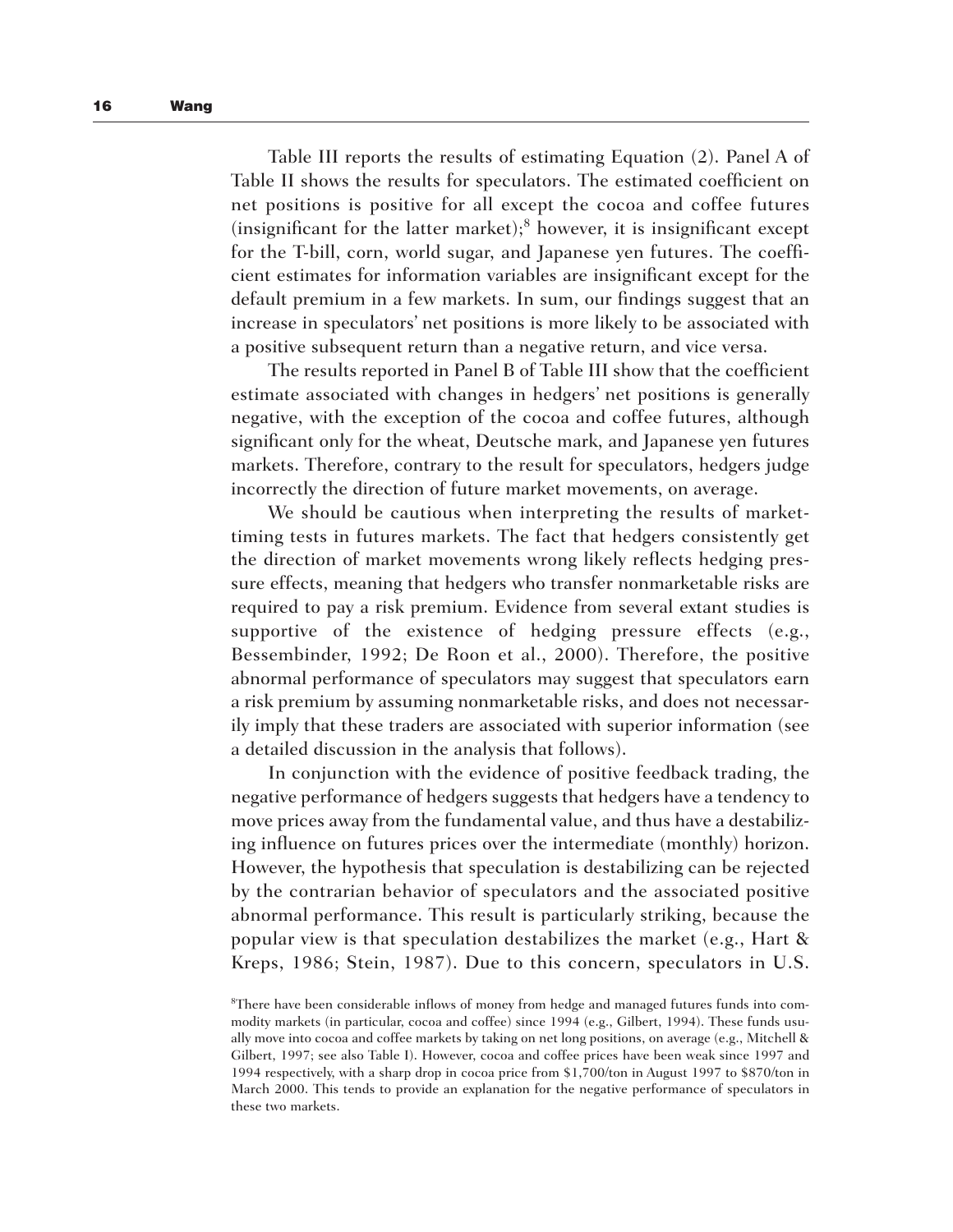|                         |                        |                                 |                        |                           |                        | Durbin-       |            |
|-------------------------|------------------------|---------------------------------|------------------------|---------------------------|------------------------|---------------|------------|
|                         | Intercept              | $\Delta NI_t$                   | $BYLD_t$               | BAA-AAA,                  | $DYLD_t$               | <b>Watson</b> | Adj. $R^2$ |
| Panel A: Speculator     |                        |                                 |                        |                           |                        |               |            |
| <b>Financial</b>        |                        |                                 |                        |                           |                        |               |            |
| S&P 500                 | $-0.786$<br>$(-0.24)$  | 0.051<br>(1.33)                 | $-13.211$<br>$(-0.53)$ | 36.298<br>(0.82)          | 0.069<br>(0.05)        | 2.26          | $-0.012$   |
| T-bill                  | 0.216<br>(1.21)        | 0.024<br>$(1.99)$ **            | 0.853<br>(0.41)        | $-3.265$<br>$(-1.32)$     | $-0.329$<br>$(-0.33)$  | 2.11          | 0.023      |
| T-bond                  | 3.443<br>$(1.81)^*$    | 0.013<br>(1.09)                 | 15.305<br>(1.07)       | $-63.667$<br>$(-2.55)$ ** | 1.259<br>(0.25)        | 1.84          | 0.043      |
| <b>Agricultural</b>     |                        |                                 |                        |                           |                        |               |            |
| Corn                    | $-1.755$<br>$(-0.38)$  | 0.029<br>$(2.12)$ **            | 24.885<br>(0.77)       | $-5.034$<br>$(-0.11)$     | 11.791<br>(0.99)       | 1.86          | 0.031      |
| Soybeans                | $-0.451$<br>$(-0.08)$  | 0.001<br>(0.18)                 | $-14.536$<br>$(-0.43)$ | $-36.410$<br>$(-0.59)$    | 13.237<br>(1.12)       | 2.11          | 0.015      |
| Wheat                   | $-1.815$<br>$(-0.36)$  | 0.051<br>(0.76)                 | 7.289<br>(0.19)        | $-11.480$<br>$(-0.17)$    | 11.237<br>(0.89)       | 2.00          | 0.009      |
| World sugar             | 0.302<br>(0.43)        | 0.029<br>$(1.84)^*$             | $-16.986$<br>$(-0.38)$ | $-89.505$<br>$(-1.32)$    | 24.418<br>(1.46)       | 2.12          | 0.013      |
| <b>Commodity</b>        |                        |                                 |                        |                           |                        |               |            |
| Cocoa                   | 2.172<br>(0.44)        | $-0.304$<br>$(-2.45)$ **        | 38.049<br>(1.01)       | $-110.756$<br>$(-1.81)^*$ | 21.279<br>(1.56)       | 2.18          | 0.104      |
| Coffee                  | $-13.027$<br>$(-1.34)$ | $-0.254$<br>$(-1.16)$           | 85.877<br>(0.98)       | 132.339<br>(1.01)         | 32.281<br>(1.23)       | 2.01          | 0.019      |
| Crude oil               | $-4.858$<br>$(-0.71)$  | 0.001<br>(0.80)                 | 49.230<br>(0.99)       | 120.718<br>(0.99)         | $-10.216$<br>$(-0.61)$ | 2.07          | 0.005      |
| Heating oil             | $-6.133$<br>$(-0.80)$  | 0.015<br>(0.18)                 | 18.318<br>(0.39)       | 123.486<br>(0.93)         | $-4.463$<br>$(-0.28)$  | 2.07          | $-0.011$   |
| <b>Foreign Currency</b> |                        |                                 |                        |                           |                        |               |            |
| British pound           | 2.006<br>$(1.66)^*$    | 0.006<br>(1.02)                 | $-2.892$<br>$(-0.22)$  | $-34.161$<br>$(-1.88)^*$  | $-0.084$<br>$(-0.28)$  | 2.20          | 0.021      |
| Deutsche mark           | 2.240<br>(1.03)        | 0.013<br>(1.34)                 | $-7.370$<br>$(-0.48)$  | $-32.958$<br>$(-2.13)$ ** | 4.889<br>(0.89)        | 2.03          | 0.027      |
| Japanese yen            | $-3.022$<br>$(-1.56)$  | 0.040<br>$(2.18)$ <sup>**</sup> | 0.131<br>(0.32)        | 42.069<br>(1.03)          | 6.179<br>(0.83)        | 2.02          | 0.048      |
| Swiss franc             | 2.383<br>(1.03)        | 0.016<br>(0.87)                 | 4.337<br>(0.24)        | $-63.083$<br>$(-2.04)$ ** | 6.565<br>(1.19)        | 2.03          | 0.028      |

**TABLE III**

Changes in Net Positions by Type of Trader and Subsequent Returns

(Continued)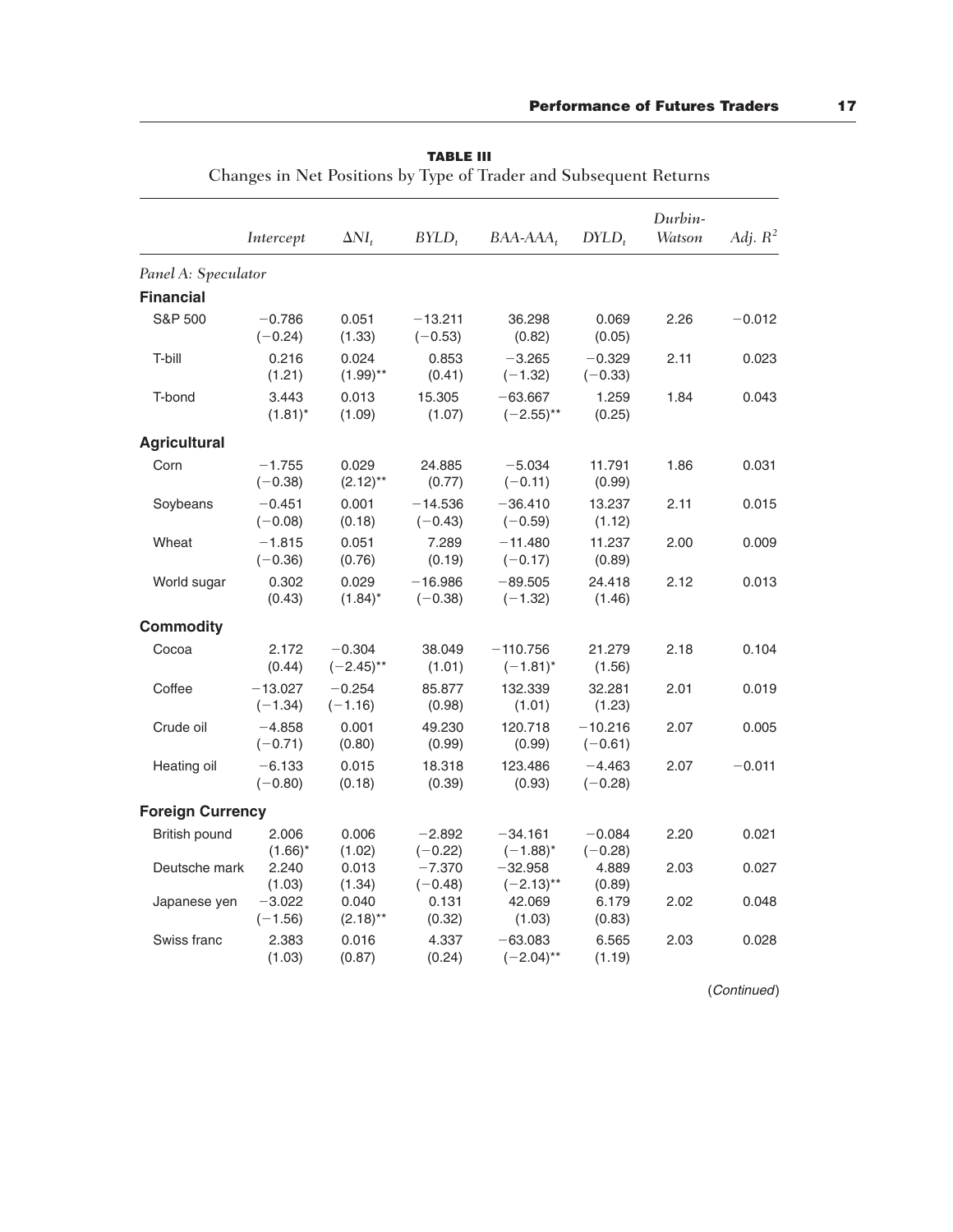|                         | Intercept              | $\Delta NI_t$             | BYLD <sub>r</sub>      | BAA-AAA,                  | DYLD <sub>t</sub>      | $Durbin-$<br><b>Watson</b> | Adj. $R^2$ |
|-------------------------|------------------------|---------------------------|------------------------|---------------------------|------------------------|----------------------------|------------|
| Panel B: Hedger         |                        |                           |                        |                           |                        |                            |            |
| <b>Financial</b>        |                        |                           |                        |                           |                        |                            |            |
| S&P 500                 | $-0.564$<br>$(-0.20)$  | $-0.017$<br>$(-0.50)$     | $-12.689$<br>$(-0.53)$ | 33.041<br>(0.70)          | $-0.188$<br>$(-0.02)$  | 2.31                       | $-0.009$   |
| T-bill                  | 0.226<br>(1.24)        | $-0.017$<br>$(-1.51)$     | 0.865<br>(0.41)        | $-3.458$<br>$(-1.34)$     | $-0.339$<br>$(-1.39)$  | 2.11                       | 0.010      |
| T-bond                  | 3.440<br>$(1.78)^*$    | $-0.007$<br>$(-0.86)$     | 14.173<br>(1.53)       | $-63.247$<br>$(-2.52)$ ** | 1.159<br>(0.23)        | 1.89                       | 0.030      |
| <b>Agricultural</b>     |                        |                           |                        |                           |                        |                            |            |
| Corn                    | $-1.559$<br>$(-0.35)$  | $-0.017$<br>$(-0.41)$     | 22.008<br>(0.68)       | $-9.233$<br>$(-0.21)$     | 11.777<br>(1.08)       | 1.91                       | 0.012      |
| Soybeans                | $-0.409$<br>$(-0.09)$  | $-0.004$<br>$(-0.78)$     | $-13.014$<br>$(-0.43)$ | $-37.662$<br>$(-0.66)$    | 13.837<br>(1.57)       | 2.14                       | 0.018      |
| Wheat                   | $-1.552$<br>$(-0.31)$  | $-0.049$<br>$(-1.94)^{*}$ | 5.521<br>(1.03)        | $-15.625$<br>$(-0.23)$    | 11.222<br>(0.86)       | 1.98                       | $-0.007$   |
| World sugar             | 0.453<br>(0.07)        | $-0.029$<br>$(-1.21)$     | $-18.968$<br>$(-0.35)$ | $-90.399$<br>$(-0.72)$    | 24.426<br>(1.55)       | 2.17                       | 0.016      |
| <b>Commodity</b>        |                        |                           |                        |                           |                        |                            |            |
| Cocoa                   | 2.023<br>(0.41)        | 0.263<br>$(2.30)$ **      | 36.517<br>(1.16)       | $-104.186$<br>$(-1.76)^*$ | 20.529<br>(1.44)       | 2.18                       | 0.149      |
| Coffee                  | $-13.061$<br>$(-1.34)$ | 0.232<br>(1.13)           | 83.879<br>(1.17)       | 133.510<br>(1.07)         | 32.272<br>(1.23)       | 2.00                       | 0.011      |
| Crude oil               | $-4.713$<br>$(-0.69)$  | $-0.012$<br>$(-1.06)$     | 46.733<br>(0.93)       | 117.699<br>(0.99)         | $-10.208$<br>$(-0.61)$ | 2.11                       | 0.002      |
| Heating oil             | $-6.174$<br>$(-0.81)$  | $-0.018$<br>$(-0.28)$     | 19.320<br>(0.41)       | 124.425<br>(0.93)         | $-4.412$<br>$(-0.28)$  | 2.05                       | $-0.011$   |
| <b>Foreign Currency</b> |                        |                           |                        |                           |                        |                            |            |
| British pound           | 2.007<br>$(1.66)^*$    | $-0.006$<br>$(-1.59)$     | $-3.802$<br>$(-0.33)$  | $-34.186$<br>$(-2.24)$ ** | $-0.077$<br>$(-0.03)$  | 2.20                       | 0.012      |
| Deutsche mark           | 2.262<br>(1.05)        | $-0.015$<br>$(-1.79)^*$   | $-7.176$<br>$(-0.46)$  | $-58.364$<br>$(-2.15)$ ** | 4.871<br>(1.18)        | 2.01                       | 0.031      |
| Japanese yen            | $-3.024$<br>$(-1.52)$  | $-0.024$<br>$(-1.91)^*$   | $-6.594$<br>$(-0.27)$  | 38.151<br>(1.24)          | 5.549<br>(0.78)        | 2.27                       | 0.035      |
| Swiss franc             | 1.084<br>(0.58)        | $-0.004$<br>$(-0.38)$     | 0.693<br>(0.05)        | $-42.001$<br>$(-1.75)^*$  | 6.573<br>(1.21)        | 2.20                       | 0.021      |

**TABLE III (Continued)**

Note. A net position is defined as the long position less the short position for a trader type on the basis of the CFTC's COT reports, in units of 1,000 contracts. BYLD is the change in monthly yield on the 3-month Treasury bills. BAA-AAA is the monthly yield on the Moody's BAA-rated bonds less the yield on AAA-rated bonds. DYLD is the monthly dividend yield on the S&P 500 index. Test statistics for individual coefficients reported in parentheses are t-statistics computed using White (1980) heteroskedasticity consistent standard errors. \*\*\*, \*\*, and \* denote significance at the 1, 5, and 10% levels, respectively.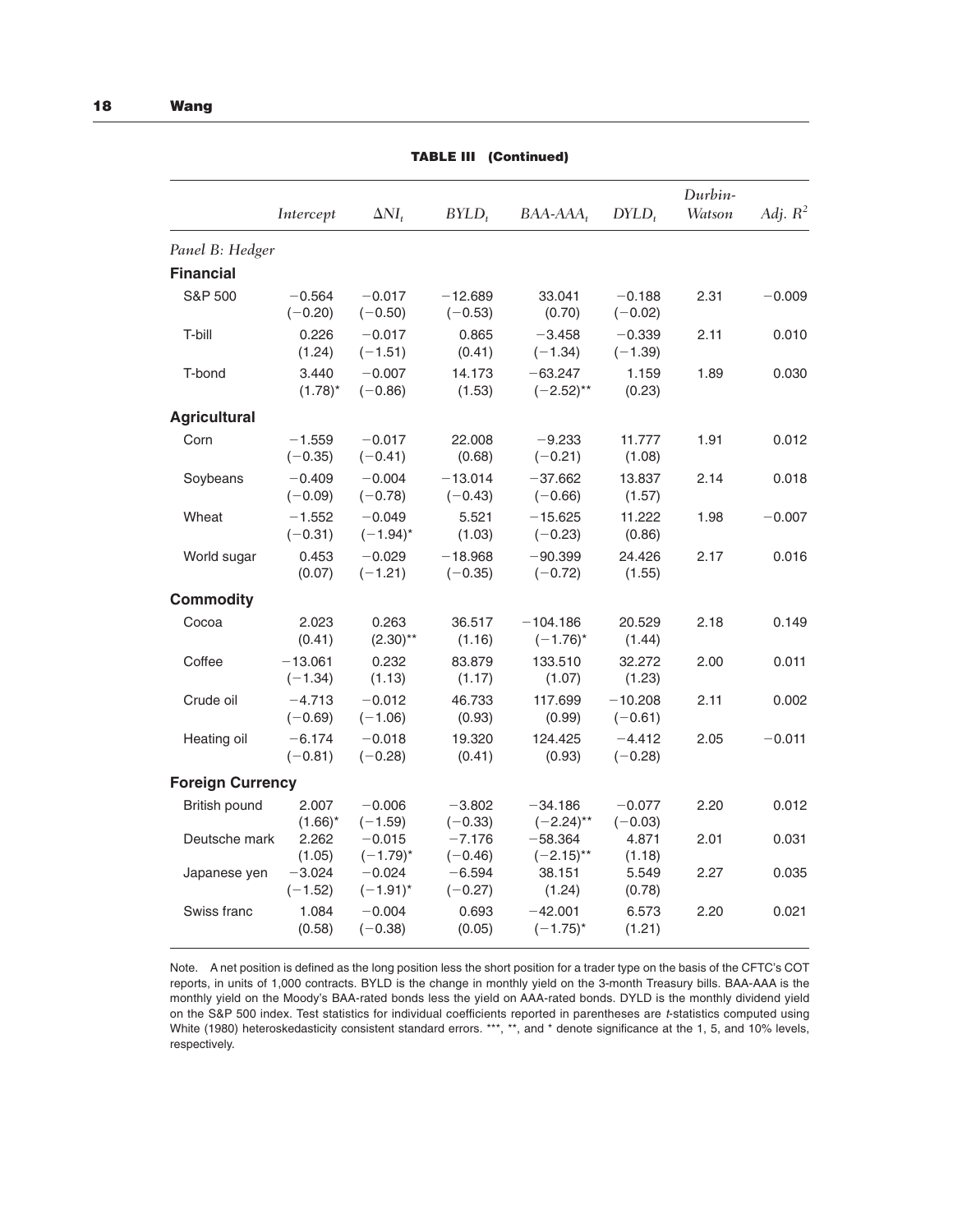futures markets face more regulatory restrictions, and are subject to higher transaction costs compared to hedgers.

# **The Level of Net Positions by Type of Trader and Subsequent Returns**

Traders may hold a substantially large position if they expect that the futures price is trending downward or upward. To test for this possibility, we also examine the relation between the level of net positions by type of trader and returns in the subsequent month. The empirical model is of the following form:

$$
R_{t+1} = \gamma_0^i + \gamma_1^i N I_t^i + \Sigma \phi_j^i \Phi_{jt} + \varepsilon_{t+1}^i \tag{3}
$$

The major difference between Equation (3) and Equation (2) is that Equation (3) uses the level of net positions, while changes in net positions are used in Equation (2). Table IV reports the regression results of estimating Equation (3). To conserve space, only the coefficient associated with net positions is reported. Consistent with the results in Table III, the coefficient estimate associated with net positions of speculators is positive, whereas that for hedgers' net positions is negative, with a few exceptions, although parameter estimates are only significantly different from zero for some agricultural and currency futures markets. The adjusted  $R^2$ s of regressions are also small. This suggests that a trading rule conditional on net trader positions may not be reliable. Nevertheless, broadly consistent with the previous findings, speculators have a tendency to hold a net long rather than short position before the market rises, whereas the opposite is true for hedgers.

#### **Trading Rule Profitability**

If the relation between trader positions and subsequent returns for a trader type shows a systematic pattern, investors could profit from trader position information. Our previous results indicate that hedgers likely judge incorrectly the direction of market movements, and the reverse is true for speculators. Therefore, we would expect that a strategy conditional on large changes in net positions of speculators and hedgers is profitable. To test for this conjecture, we examine the profitability of the following trading rule: long (short) one unit of futures and hold it for 1 month if changes in net positions in the market are large. A large change in net positions is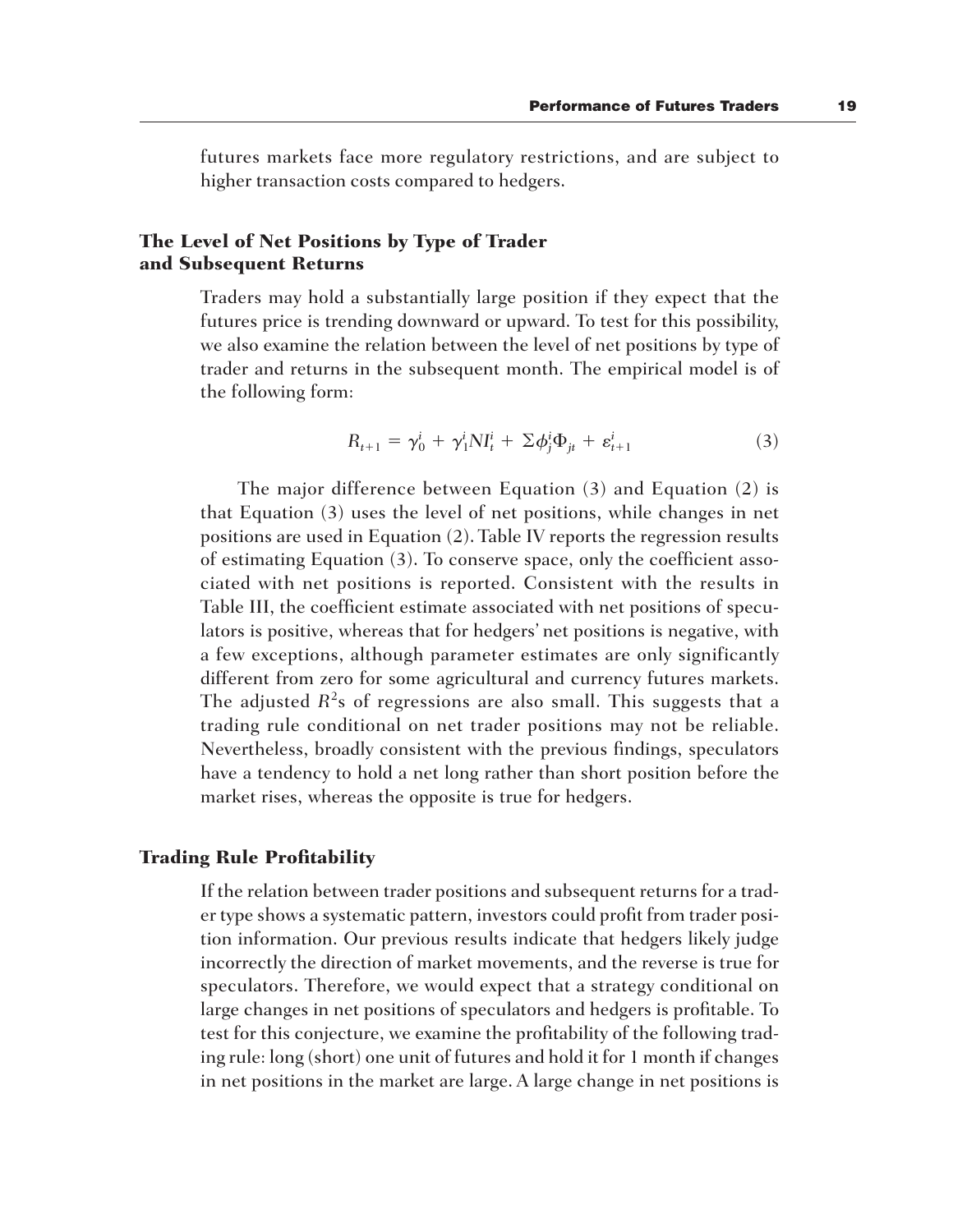|                         | Speculator            |            | Hedger                   |            |
|-------------------------|-----------------------|------------|--------------------------|------------|
|                         | Slope Coefficient     | Adj. $R^2$ | Slope Coefficient        | Adj. $R^2$ |
| <b>Financial</b>        |                       |            |                          |            |
| S&P 500                 | 0.010<br>(0.22)       | $-0.011$   | $-0.031$<br>$(-1.01)$    | 0.013      |
| T-bill                  | 0.004<br>(0.22)       | $-0.010$   | $-0.005$<br>$(-0.63)$    | $-0.009$   |
| T-bond                  | 0.007<br>(0.78)       | 0.024      | $-0.002$<br>$(-0.33)$    | 0.019      |
| <b>Agricultural</b>     |                       |            |                          |            |
| Corn                    | 0.028<br>$(1.78)^*$   | 0.016      | $-0.024$<br>$(-1.78)^*$  | 0.023      |
| Soybeans                | 0.021<br>$(1.85)^*$   | $-0.011$   | $-0.013$<br>$(-1.75)^*$  | 0.019      |
| Wheat                   | 0.047<br>$(1.73)^*$   | $-0.024$   | $-0.034$<br>$(-1.68)^*$  | 0.021      |
| World sugar             | 0.008<br>(0.12)       | $-0.006$   | $-0.037$<br>$(-0.19)$    | 0.003      |
| <b>Commodity</b>        |                       |            |                          |            |
| Cocoa                   | $-0.125$<br>$(-1.45)$ | 0.062      | 0.105<br>$(1.74)^*$      | 0.065      |
| Coffee                  | $-0.158$<br>$(-0.65)$ | $-0.008$   | 0.080<br>(0.56)          | 0.012      |
| Crude oil               | 0.024<br>(0.74)       | 0.015      | $-0.028$<br>$(-1.13)$    | 0.013      |
| Heating oil             | 0.020<br>(0.32)       | $-0.014$   | $-0.007$<br>$(-0.19)$    | $-0.013$   |
| <b>Foreign Currency</b> |                       |            |                          |            |
| British pound           | 0.013<br>$(1.71)^*$   | 0.038      | $-0.024$<br>$(-2.07)$ ** | 0.041      |
| Deutsche mark           | 0.017<br>$(1.73)^*$   | 0.018      | $-0.005$<br>$(-0.56)$    | 0.025      |
| Japanese yen            | 0.018<br>$(1.88)^*$   | 0.019      | $-0.014$<br>$(-1.75)^*$  | 0.031      |
| Swiss franc             | 0.027<br>$(1.95)^*$   | 0.028      | $-0.021$<br>$(-1.50)$    | 0.039      |

**TABLE IV** The Level of Net Positions by Type of Trader and Subsequent Returns

Note. A net position is defined as the long position less the short position of a trader type on the basis of the CFTC's COT reports, in units of 1,000 contracts. BYLD is the change in monthly yield on the 3-month Treasury bills. BAA-AAA is the monthly yield on the Moody's BAA-rated bonds less the yield on AAA-rated bonds. DYLD is the monthly dividend yield on the S&P 500 index. Test statistics for individual coefficients reported in parentheses are t-statistics computed using White (1980) heteroskedasticity consistent standard errors. \*\*\*, \*\*, and \* denote significance at the 1, 5, and 10% levels, respectively.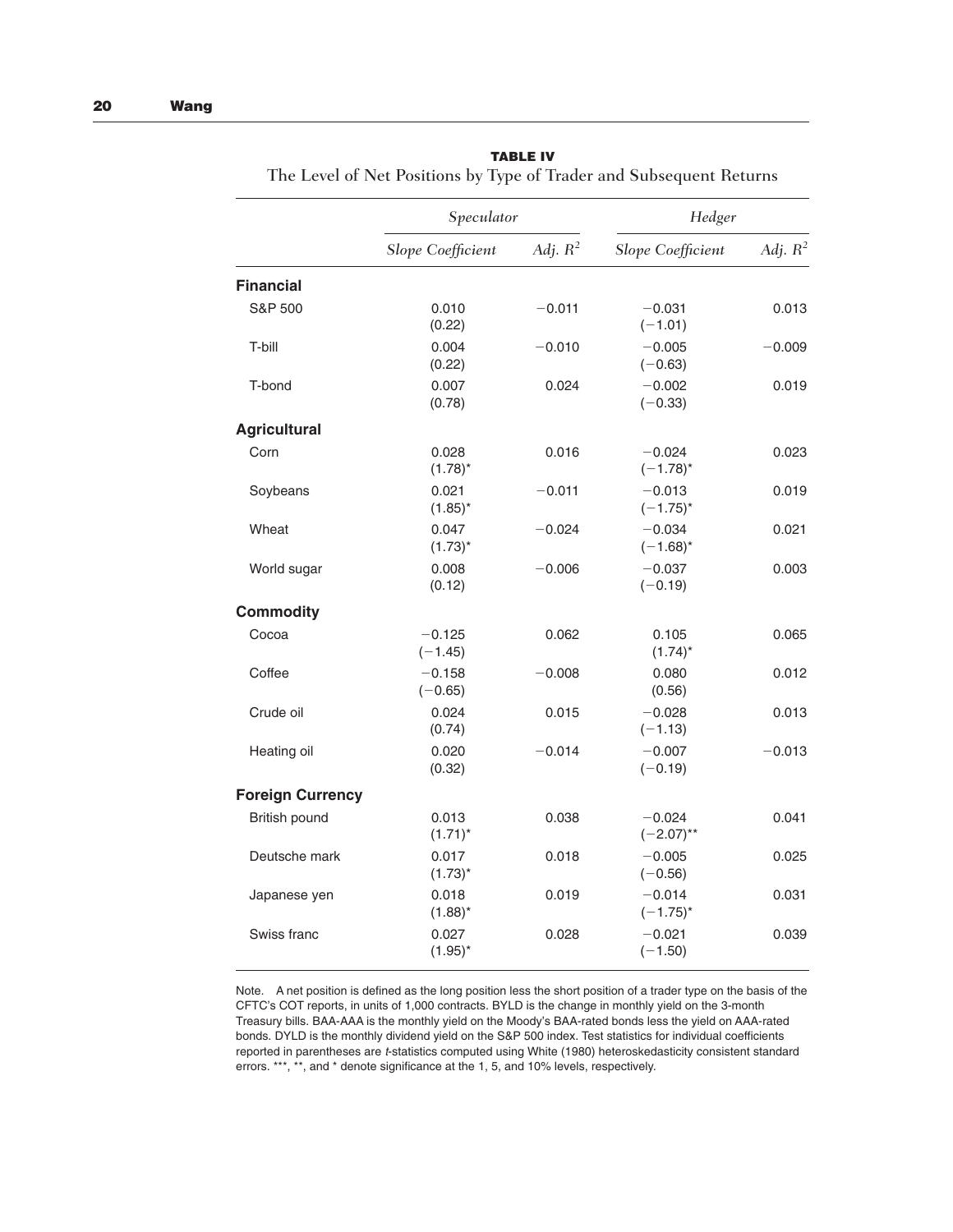defined as one standard deviation away from the average change in net positions for a trader type over a 3-year moving window prior to the current month.<sup>9</sup> We compute mean abnormal returns in the subsequent month based on large changes in net positions. Also computed is the mean abnormal return for a strategy of simultaneously longing a unit of futures after a large increase in net positions and shorting a unit of futures after a large decrease in net positions.

The abnormal return for each market is computed by adjusting monthly raw returns for risk. Suppose that returns are generated by the following factor model:

$$
R_t = \delta_0 + \Sigma \delta_j \Phi_{jt-1} + \varepsilon_t \tag{4}
$$

where  $\Phi_{t-1}$  is the set of information variables that have been shown to be priced risk factors in futures markets.  $\delta_0$  represents the zero-beta return, which is supposed to be zero due to zero investment in futures markets. Equation (4) is estimated for each market by (rolling) regressing time series returns using data for 36 months (3 years) prior to the month containing month *t*. For example, in January 1993,  $\delta_{it}$  is estimated using the data on returns and information variables over the interval from January 1990 to December 1992.<sup>10</sup> The estimated abnormal return on each mar- $\text{ket}, r_t$ , is calculated as

$$
r_t = R_t - \Sigma \delta_j \Phi_{jt-1} \tag{5}
$$

Results on the trading rule profitability are reported in Table V. A (B) denotes a trading strategy that follows a large increase (decrease) in net positions of a trader type. AMB represents a strategy of simultaneously longing a unit of futures after a large increase in positions and shorting a unit of futures after a large decrease in positions, and therefore, the mean return for AMB provides a comprehensive measure of trading rule profitability. Consistent with the previous results, the mean return for AMB is positive for speculators for all but the cocoa and coffee futures. Take the corn futures as an example: the average monthly abnormal return for a strategy that buys after a large increase in net positions and sells after a large decrease in net positions is 2.38% (annualized 28.56%). In contrast, the mean return for AMB is negative for

<sup>&</sup>lt;sup>9</sup>We compute the standard deviation over a 3-year moving window to make the trading rule tradable. Our results are not substantially changed if a 5-year moving window is used.

 $10$ We also use a 5-year moving window for the rolling regressions. Our results remain largely unaltered.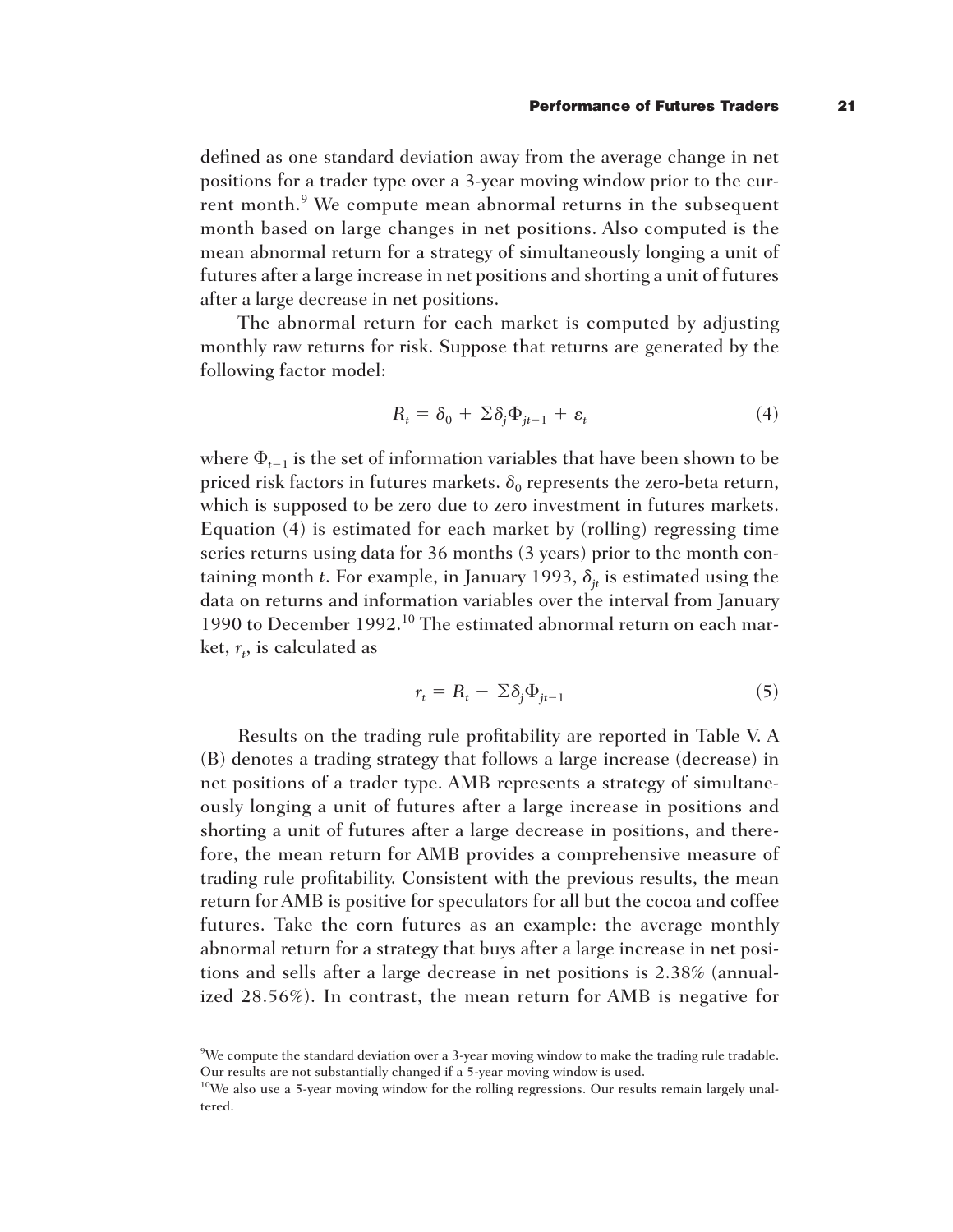|                         | Speculator    |              |               |                  | Hedger           |               |
|-------------------------|---------------|--------------|---------------|------------------|------------------|---------------|
|                         | A             | B            | AMB           | $\boldsymbol{A}$ | $\boldsymbol{B}$ | AMB           |
| <b>Financial</b>        |               |              |               |                  |                  |               |
| S&P 500                 | 0.178         | 0.009        | 0.188         | $-0.404$         | 0.096            | $-0.501$      |
|                         | (0.33)        | (0.03)       | (0.13)        | $(-0.44)$        | (0.18)           | $(-0.36)$     |
| T-bill                  | 0.001         | $-0.078$     | 0.080         | $-0.126$         | 0.068            | $-0.192$      |
|                         | (0.08)        | $(-0.54)$    | (0.61)        | $(-1.04)$        | (1.01)           | $(-1.45)$     |
| T-bond                  | 0.939         | $-0.039$     | 0.952         | 0.098            | 0.188            | $-0.086$      |
|                         | (0.11)        | $(-1.77)^*$  | (1.13)        | (0.47)           | (0.18)           | $(-0.11)$     |
| <b>Agricultural</b>     |               |              |               |                  |                  |               |
| Corn                    | 0.916         | $-1.465$     | 2.380         | $-1.085$         | 0.856            | $-1.933$      |
|                         | (0.95)        | $(-1.53)$    | $(1.98)$ **   | $(-1.45)$        | (0.66)           | $(-1.78)^*$   |
| Soybeans                | $-0.161$      | $-2.433$     | 2.287         | $-2.269$         | $-0.356$         | $-1.915$      |
|                         | $(-0.31)$     | $(-1.99)$ ** | $(1.89)^*$    | $(-1.85)^*$      | $(-1.33)$        | $(-1.77)^*$   |
| Wheat                   | 1.016         | $-0.107$     | 1.124         | $-0.004$         | 1.172            | $-1.175$      |
|                         | $(1.90)^*$    | $(-0.04)$    | $(1.94)^*$    | $(-0.05)$        | $(1.83)^*$       | $(-1.71)^*$   |
| World sugar             | 1.140         | $-0.617$     | 1.757         | 1.542            | $-0.120$         | $-1.663$      |
|                         | $(1.79)^*$    | $(-0.36)$    | $(1.88)^*$    | $(1.81)^*$       | $(-0.05)$        | $(-1.84)^*$   |
| <b>Commodity</b>        |               |              |               |                  |                  |               |
| Cocoa                   | $-5.107$      | 1.890        | $-6.980$      | 2.372            | $-5.370$         | 10.702        |
|                         | $(-2.87)$ *** | $(1.98)$ **  | $(-3.19)$ *** | $(2.12)$ **      | $(-3.41)$ ***    | $(3.97)***$   |
| Coffee                  | 0.085         | 2.815        | $-2.636$      | 3.092            | $-0.997$         | 4.088         |
|                         | (0.03)        | (0.91)       | $(-0.46)$     | (1.41)           | $(-0.13)$        | (0.80)        |
| Crude oil               | 1.361         | $-1.281$     | 2.641         | $-2.182$         | 0.795            | $-2.975$      |
|                         | $(1.89)^*$    | $(-1.03)$    | $(2.29)$ **   | $(-0.98)$        | (0.54)           | $(-1.66)^*$   |
| Heating oil             | 1.244         | 1.110        | 0.135         | $-1.008$         | $-0.912$         | $-0.041$      |
|                         | (0.55)        | (0.38)       | (0.09)        | $(-0.31)$        | $(-0.48)$        | $(-0.10)$     |
| <b>Foreign Currency</b> |               |              |               |                  |                  |               |
| British pound           | 0.234         | $-0.133$     | 0.367         | $-0.147$         | 0.166            | $-0.313$      |
|                         | (0.50)        | $(-0.31)$    | (1.19)        | $(-0.93)$        | (0.30)           | $(-0.64)$     |
| Deutsche mark           | 1.361         | $-0.161$     | 1.503         | $-0.234$         | 0.987            | $-1.211$      |
|                         | $(1.88)^*$    | $(-0.48)$    | $(1.99)$ **   | $(-0.51)$        | (1.40)           | $(-1.81)^*$   |
| Japanese yen            | 1.773         | $-1.111$     | 2.883         | $-0.718$         | 1.406            | $-2.124$      |
|                         | $(1.72)^*$    | $(-2.24)$ ** | $(2.75)***$   | $(-1.21)$        | $(1.94)^*$       | $(-2.19)$ **  |
| Swiss franc             | $-0.327$      | $-1.338$     | 1.012         | $-0.955$         | 0.214            | $-1.169$      |
|                         | $(-0.18)$     | $(-1.90)^*$  | (0.98)        | $(-1.60)$        | (0.33)           | $(-1.73)^{*}$ |

**TABLE V** Trading Rule Profitability

Note. The return is measured as the abnormal return based on Equation (5), in percent. A (B) denotes the group with large increase (decrease) in net positions of a trader type. A large change is defined as one standard deviation away from the mean positions. Test statistics for individual coefficients reported in parentheses are t-statistics computed using White (1980) heteroskedasticity consistent standard errors. \*\*\*, \*\*, and \* denote significance at the 1, 5, and 10% levels, respectively.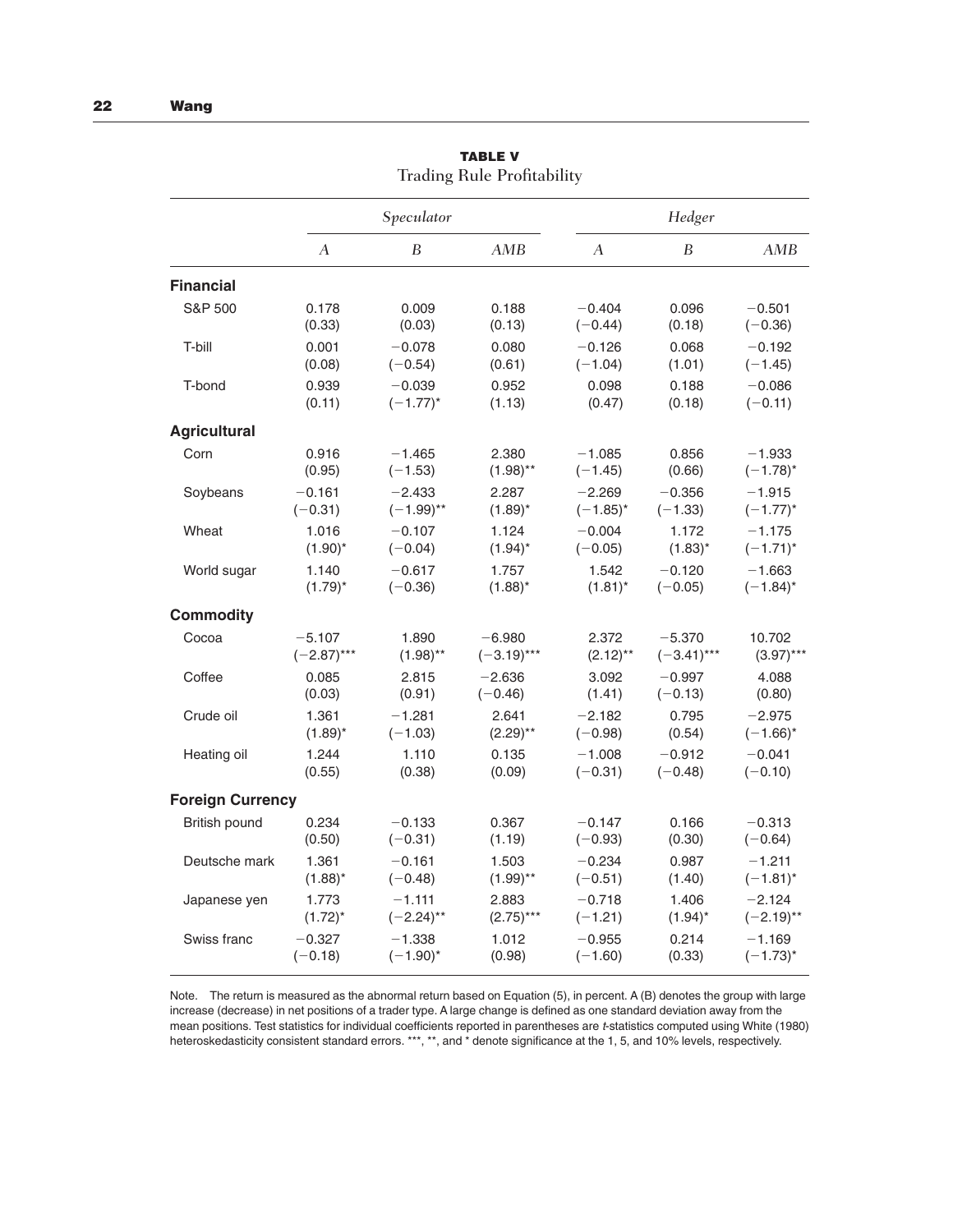hedgers except for the cocoa and coffee futures. Note that the mean returns for A, B, and AMB are insignificant for financial futures, and smaller in magnitude than for the other markets, suggesting that the hedging pressure effect is less likely to prevail in financial futures markets (e.g., Bessembinder, 1992).

The mean abnormal return for AMB for hedgers roughly captures the hedging pressure effect, whereas that for speculators represents risk premiums earned and/or superior timing ability possessed by these traders. To gain a sense of possible superior timing ability of speculators, it is useful to compare the magnitude of mean return for AMB for speculators and hedgers. A larger return for AMB for speculators relative to that for hedgers is indicative of superior timing ability possessed by speculators. For eight futures markets that show a significant return for AMB (excluding the cocoa futures that has an unexpected sign), the mean return for AMB for speculators is larger in magnitude than that for hedgers in five markets, that is, the corn, soybean, sugar, Deutsche mark, and Japanese yen futures. However, our further tests (not reported) indicate that the magnitude of mean return for AMB for speculators is not significantly different from that for hedgers except for the Deutsche mark and Japanese yen futures. Therefore, it does not appear that speculators possess superior timing ability with a few exceptions, but they generally outperform hedgers. Consistent with the findings in Wang (2001), our results suggest that the superior performance of speculators primarily results from hedging pressure effects. Several extant studies also examine the performance of major types of futures traders, but the evidence is inconclusive. For example, Chang (1985) and Leuthold et al. (1994) show that speculators are better informed. In contrast, Hartzmark (1987, 1991) finds that hedgers make money, but speculators do not.

We also examine the profitability of a strategy that follows a large/ small net position by type of trader. Net positions by type of trader are sorted into large and small position groups. A large (small) position is defined as the net position in the top (bottom) 25% of ranked positions. We compute the mean abnormal return for large position group, small position group, and large–small position group. Although not reported, the results are broadly consistent with the findings in Table V. Moreover, the mean returns for trading strategies seem to be more significant than those in Table V. These more significant results are likely due to the fact that the trading rule based on extreme positions assigns inappropriate weights to a few outliers.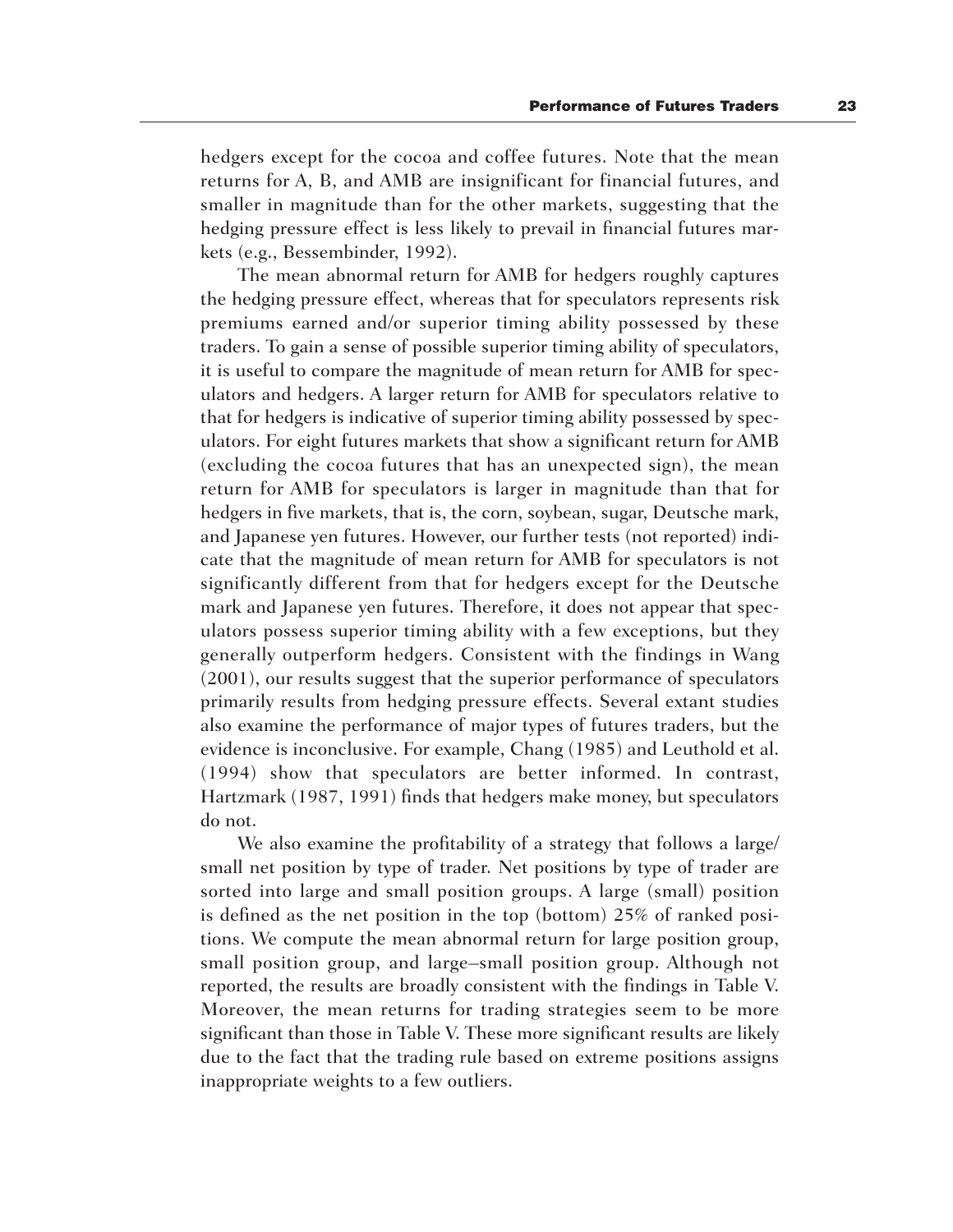# **Further Tests**

Table II shows that speculators are contrarians, while hedgers exhibit positive feedback trading behavior. Moreover, Tables III–V show that the trades of speculators are more likely to be in the same direction as market movements than those of hedgers. Therefore, it is of interest to examine whether monthly future returns exhibit mean reversion, which likely makes negative feedback trades of speculators profitable. To test this conjecture, we regress abnormal returns in the current month on those in the previous month, i.e.,

$$
r_t = \kappa_0 + \kappa r_{t-1} + \mu_t \tag{6}
$$

A negative  $\kappa$  in Equation (6) implies that futures prices are mean reverting over the monthly interval. Table VI reports the results of estimating Equation (6). The results indicate that the coefficient estimate for lag returns is negative for the S&P 500 index, agricultural, and commodity futures, and positive for the other markets. However, none of the coefficient estimates is significant. Therefore, it does not appear that mean reversion offers an explanation for the superior performance of speculators in these futures markets.

### **INTRA-PERIOD TRADING BEHAVIOR BY TYPE OF TRADER**

Futures prices are more volatile compared to equity prices, and futures traders except those hedging long-term commitments typically hold positions for shorter horizons. Therefore, it may be interesting to look at intra-period trading behavior by type of trader. We examine intra-period trading behavior by focusing on the contemporaneous relation between changes in net positions by type of trader and returns during the same month after controlling for lag information variables, i.e.,

$$
R_t = \gamma_0^i + \gamma_1^i \Delta N I_t^i + \Sigma \gamma_{2j}^i \Phi_{jt-1} + \eta_t^i \tag{7}
$$

where *R*, is the return in month *t*, and *i* denotes speculators and hedgers.

The results of estimating Equation (7) are reported in Table VII. To conserve space, only the coefficients for changes in net positions are reported. Surprisingly, the results show that the slope coefficient estimate for changes in net positions is significantly positive (negative) for speculators (hedgers) in all these markets, and the adjusted  $R^2$ s of regressions are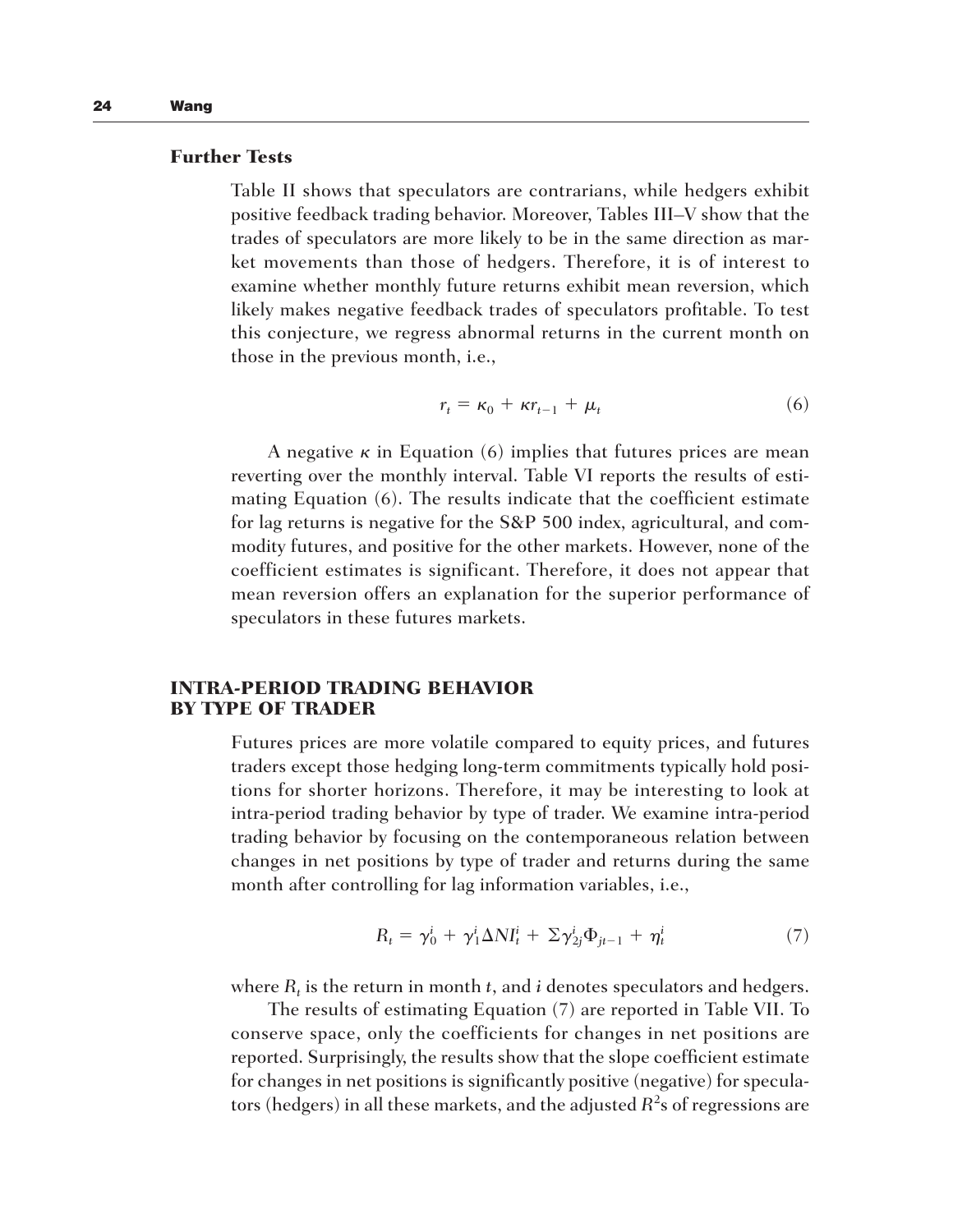|                         | Intercept             | $r_{t-1}$             | Durbin-Waston | Adjusted $R^2$ |
|-------------------------|-----------------------|-----------------------|---------------|----------------|
| <b>Financial</b>        |                       |                       |               |                |
| S&P 500                 | $-0.036$<br>$(-1.38)$ | $-0.044$<br>$(-0.39)$ | 1.98          | 0.017          |
| T-bill                  | 0.013<br>(0.46)       | 0.065<br>(0.68)       | 1.96          | 0.004          |
| T-bond                  | 0.014<br>(0.13)       | 0.010<br>(0.91)       | 1.99          | 0.008          |
| <b>Agricultural</b>     |                       |                       |               |                |
| Corn                    | 0.002<br>(0.02)       | $-0.125$<br>$(-1.09)$ | 2.01          | 0.010          |
| Soybeans                | $-0.019$<br>$(-0.03)$ | $-0.066$<br>$(-0.78)$ | 2.01          | 0.008          |
| Wheat                   | 0.077<br>(0.31)       | $-0.056$<br>$(-0.53)$ | 1.98          | $-0.003$       |
| World sugar             | 0.027<br>(0.03)       | $-0.013$<br>$(-0.11)$ | 1.99          | 0.004          |
| <b>Commodity</b>        |                       |                       |               |                |
| Cocoa                   | $-0.027$<br>$(-0.42)$ | $-0.112$<br>$(-1.21)$ | 2.05          | 0.048          |
| Coffee                  | $-0.066$<br>$(-0.51)$ | $-0.045$<br>$(-0.32)$ | 2.00          | 0.002          |
| Crude oil               | 0.189<br>(0.23)       | $-0.054$<br>$(-0.34)$ | 1.93          | $-0.008$       |
| Heating oil             | 0.038<br>(0.46)       | $-0.051$<br>$(-0.37)$ | 2.00          | $-0.009$       |
| <b>Foreign Currency</b> |                       |                       |               |                |
| British pound           | $-0.056$<br>$(-0.26)$ | 0.194<br>(1.19)       | 2.05          | 0.035          |
| Deutsche mark           | $-0.336$<br>$(-1.23)$ | 0.045<br>(0.48)       | 1.94          | $-0.001$       |
| Japanese yen            | 0.127<br>(0.34)       | 0.114<br>(0.91)       | 1.99          | 0.011          |
| Swiss franc             | $-0.264$<br>$(-0.82)$ | 0.039<br>(0.40)       | 2.00          | $-0.008$       |

#### **TABLE VI** The Relation Between Current Returns and Returns in the Previous Month

Note. This table reports the regression results of current month's abnormal returns on the previous month's abnormal returns [Equation (6)]. Test statistics for individual coefficients reported in parentheses are t-statistics computed using White (1980) heteroskedasticity consistent standard errors. \*\*\*, \*\*, and \* denote significance at the 1, 5, and 10% levels, respectively.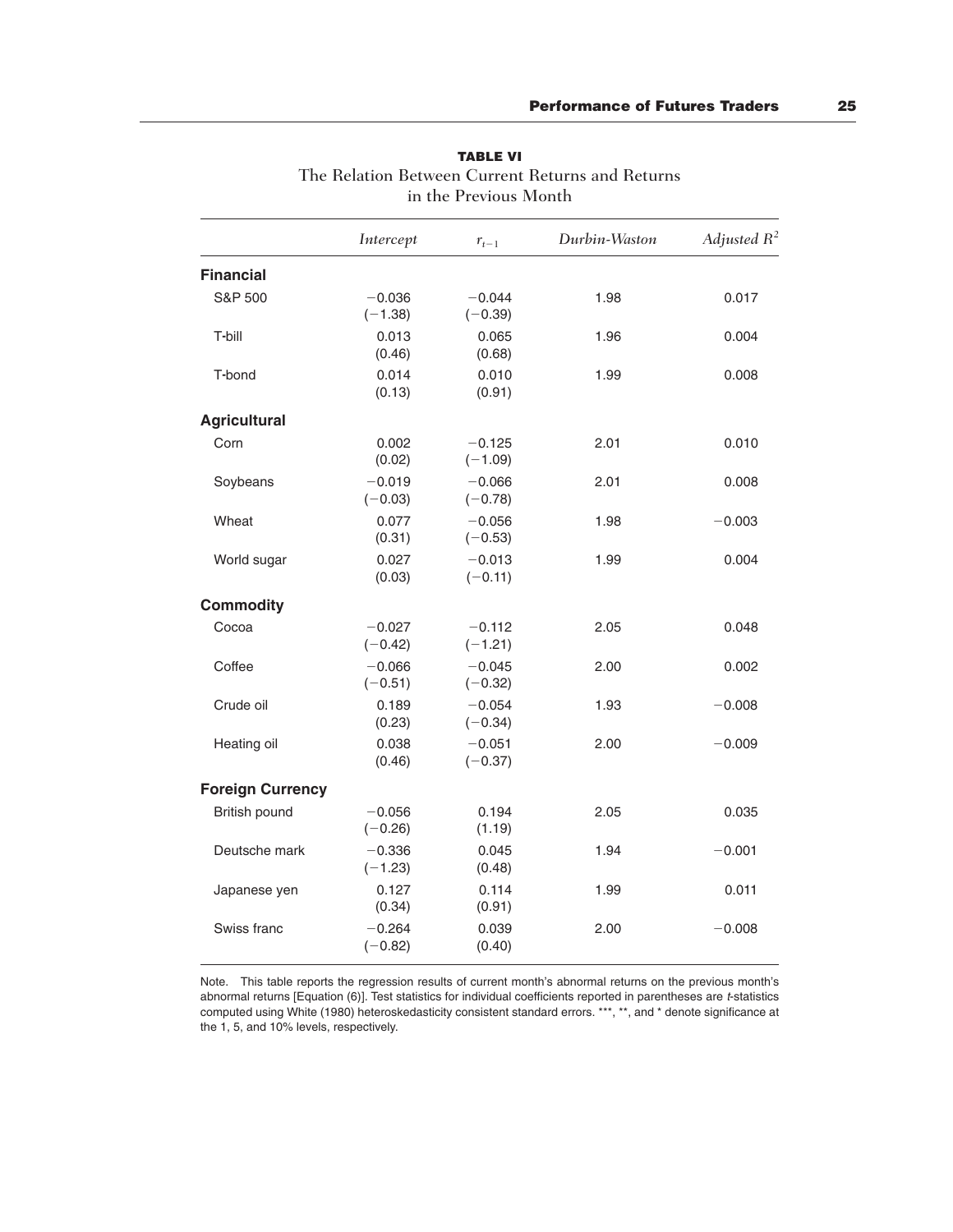|                         | Speculator            |            | Hedger                     |            |
|-------------------------|-----------------------|------------|----------------------------|------------|
|                         | Coefficient           | Adj. $R^2$ | Coefficient                | Adj. $R^2$ |
| <b>Financial</b>        |                       |            |                            |            |
| S&P 500                 | 0.177<br>$(4.41***$   | 0.171      | $-0.160$<br>$(-5.53)***$   | 0.263      |
| T-bill                  | 0.043<br>$(4.30***$   | 0.135      | $-0.033$<br>$(-4.84)$ ***  | 0.136      |
| T-bond                  | 0.054<br>$(6.34)***$  | 0.246      | $-0.041$<br>$(-6.45)$ ***  | 0.252      |
| <b>Agricultural</b>     |                       |            |                            |            |
| Corn                    | 0.126<br>$(5.39)***$  | 0.288      | $-0.116$<br>$(-5.98)$ ***  | 0.295      |
| Soybeans                | 0.316<br>$(9.01)***$  | 0.578      | $-0.281$<br>$(-10.24)$ *** | 0.628      |
| Wheat                   | 0.380<br>$(7.31)***$  | 0.315      | $-0.322$<br>$(7.65)***$    | 0.342      |
| World sugar             | 0.207<br>$(7.29)***$  | 0.294      | $-0.168$<br>$(-7.28)***$   | 0.337      |
| <b>Commodity</b>        |                       |            |                            |            |
| Cocoa                   | 0.578<br>$(7.91)***$  | 0.415      | $-0.481$<br>$(-7.87)$ ***  | 0.403      |
| Coffee                  | 1.094<br>$(8.06)***$  | 0.293      | $-1.088$<br>$(-8.63)***$   | 0.336      |
| Crude oil               | 0.220<br>$(10.49)***$ | 0.397      | $-0.154$<br>$(-10.03)***$  | 0.381      |
| Heating oil             | 0.564<br>$(8.41)***$  | 0.425      | $-0.404$<br>$(-9.61)***$   | 0.449      |
| <b>Foreign Currency</b> |                       |            |                            |            |
| British pound           | 0.085<br>$(9.73)***$  | 0.467      | $-0.066$<br>$(-9.47***$    | 0.556      |
| Deutsche mark           | 0.070<br>$(7.95)***$  | 0.436      | $-0.051$<br>$(-8.10)$ ***  | 0.471      |
| Japanese yen            | 0.119<br>$(7.34)***$  | 0.276      | $-0.083$<br>$(-9.73)***$   | 0.391      |
| Swiss franc             | 0.122<br>$(8.32)***$  | 0.366      | $-0.088$<br>$(-9.45)$ ***  | 0.548      |

**TABLE VII** Changes in Net Positions by Type of Trader and Returns in the Same Month

Note. This table reports the results of estimating Equation (7). To conserve space, only the coefficients associated with changes in net positions and the  $R^2$ s of regressions are reported. Test statistics for individual coefficients reported in parentheses are t-statistics computed using White (1980) heteroskedasticity consistent standard errors. \*\*\*, \*\*, and \* denote significance at the 1, 5, and 10% levels, respectively.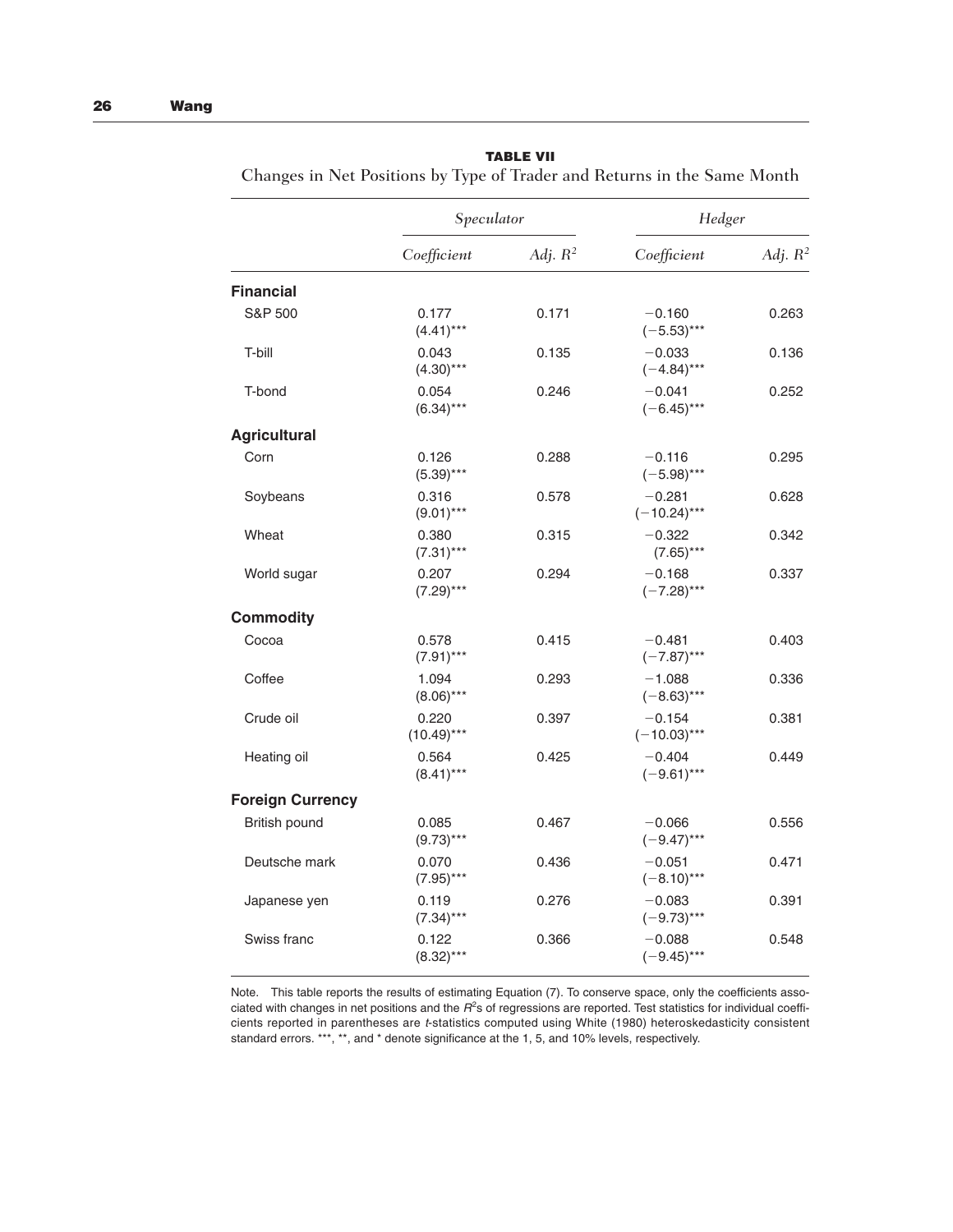reasonably large. This result is consistent with the signs of contemporaneous correlations for the two types of traders reported in Table I.

Given the extant evidence, hedgers do not appear to adjust their positions frequently in the short run. This is not difficult to understand because hedgers are typically concerned about the value of median- or long-term risk exposures. Therefore, the results in Table VII are likely to result from speculator herding and the possible impact of herding. Herding means that a group of investors trade in the same direction over a period of time. Several extant studies document evidence that some institutional investors (mutual funds, pension funds) herd, and their herding impacts stock prices (e.g., Grinblatt et al., 1995; Lakonishok et al., 1992). Managed futures funds and commodity pools are the major types of speculators in futures markets.<sup>11</sup> Several studies show that managed futures trading is purported to be guided by similar feedback trading systems (e.g., Brorsen & Irwin,1987; Elton et al.,1987; Irwin & Yoshimaru,1999). Therefore, speculators tend to herd, and their herding moves prices over a short time interval, which induces the negative relation between changes in hedger positions and returns in the same month.

## **CONCLUSIONS**

This article examines some determinants of trading decisions and the performance of the two major types of futures traders—speculators and hedgers—in 15 futures markets. The evidence indicates that, after accounting for market risk factors, speculators have a tendency to follow market sentiment, and increase (decrease) net futures positions when the market has risen (fallen). By contrast, hedgers trade against market sentiment, and engage in positive feedback trading. The positive feedback trading of hedgers is not inconsistent with certain dynamic hedging strategies, and the contrarian behavior of speculators is likely to be induced by the trades of hedgers.

We also find that speculators generally outperform hedgers. A trading strategy following large changes in speculator positions and/or contrary to large changes in hedger positions is significantly profitable in most agricultural, commodity, and currency futures markets. However, the superior performance seems to result from hedging pressure effects rather than superior timing ability possessed by speculators. The prevalence of hedging pressure effects in U.S. futures markets is consistent

 $<sup>11</sup>$ Managed futures refer to futures funds and pools that combine investors' money to speculate in</sup> futures and forward contracts on commodities and financial instruments by either institutions or investment advisors.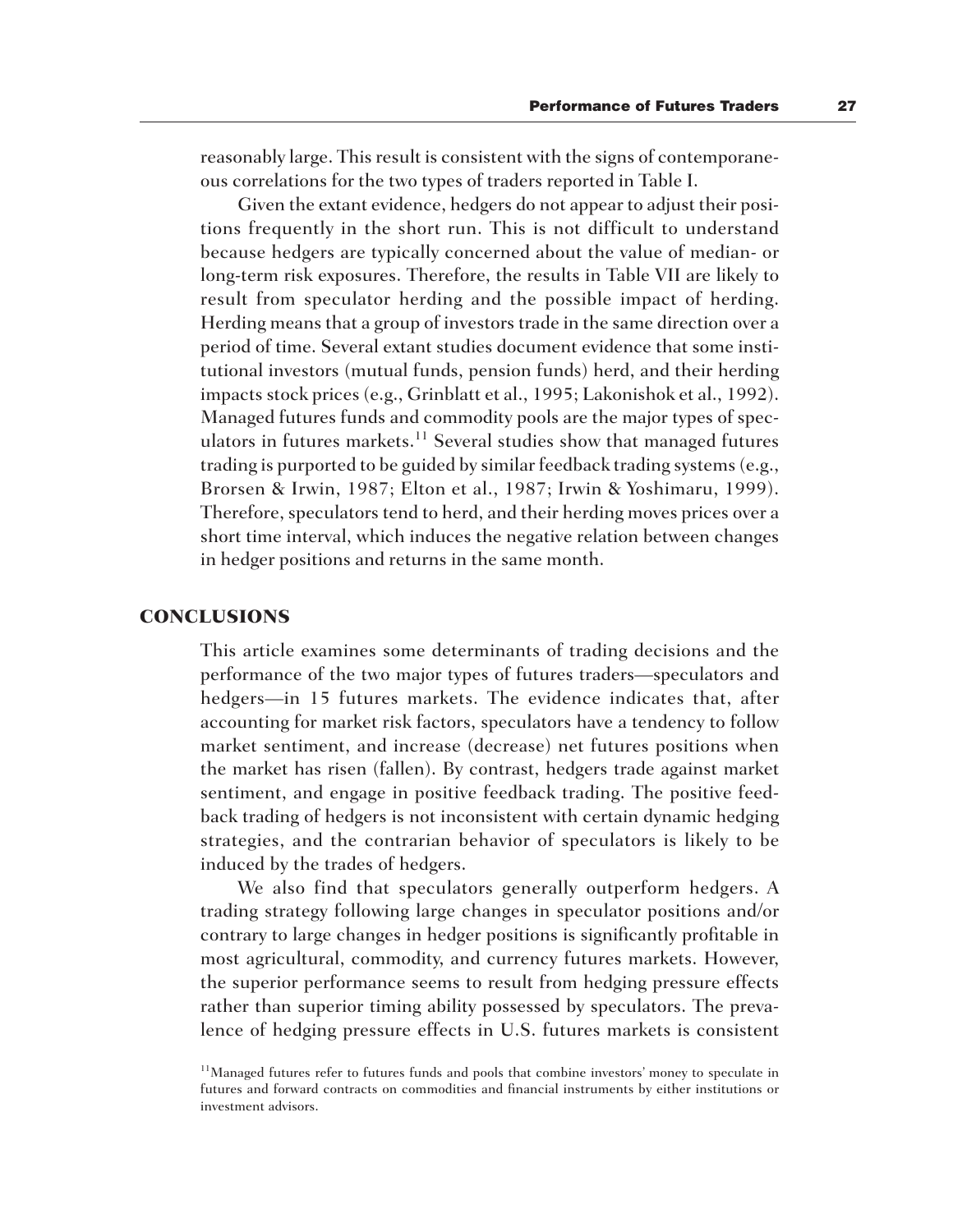with the literature (e.g., Bessembinder, 1992; De Roon et al., 2000). Analyses of intramonth trading behavior, however, reveal that speculators buy (sell) when the returns in the same month are higher (lower), whereas the opposite is true for hedgers. This suggests that speculators tend to herd, and their herding likely impacts futures prices.

A simultaneous analysis of the behavior and performance by type of trader allows us to infer whether trades of a trader type destabilize the market. This issue has been of great interest to academics and financial regulators. The contrarian behavior of speculators together with their positive performance does not appear to be consistent with the common view of destabilizing speculation (e.g., Hart & Kreps, 1986; Stein, 1987). However, the evidence of the positive feedback trading of hedgers together with their negative performance suggests that hedgers have a destabilizing influence over an intermediate (monthly) horizon. These findings have implications for academics attempting to understand the impact of trades by traders, and for futures market regulators concerned with market stability.

#### **APPENDIX**

| Future Contract                | Exchange                         | Delivery Months      | Reporting Level<br>(Contracts) |
|--------------------------------|----------------------------------|----------------------|--------------------------------|
| <b>Financial</b>               |                                  |                      |                                |
| S&P 500                        | Chicago Mercantile Exchange      | 3,6,9,12             | 600                            |
| T-bill (90 days)               | Chicago Mercantile Exchange      | 3,6,9,12             | 150                            |
| T-bond $(15-30 \text{ years})$ | Chicago Board of Trade           | 3,6,9,12             | 500                            |
| <b>Agricultural</b>            |                                  |                      |                                |
| Corn                           | Chicago Board of Trade           | 3, 5, 7, 9, 12       | 750,000 (bushels)              |
| Soybeans                       | Chicago Board of Trade           | 1, 3, 5, 7, 8, 9, 11 | 500,000 (bushels)              |
| Wheat                          | Chicago Board of Trade           | 3, 5, 7, 9, 12       | 500,000 (bushels)              |
| World sugar                    | Coffee, Sugar and Cocoa Exchange | 3, 5, 7, 9, 12       | 300                            |
| <b>Commodity</b>               |                                  |                      |                                |
| Cocoa                          | Coffee, Sugar and Cocoa Exchange | 3, 5, 7, 9, 12       | 100                            |
| Coffee                         | Coffee, Sugar and Cocoa Exchange | 3, 5, 7, 9, 12       | 50                             |
| Crude oil                      | New York Mercantile Exchange     | All                  | 300                            |
| Heating oil                    | New York Mercantile Exchange     | All                  | 250                            |
| <b>Foreign Currency</b>        |                                  |                      |                                |
| British pound                  | Chicago Mercantile Exchange      | 3,6,9,12             | 200                            |
| Deutsche mark                  | Chicago Mercantile Exchange      | 3,6,9,12             | 200                            |
| Japanese yen                   | Chicago Mercantile Exchange      | 3,6,9,12             | 200                            |
| Swiss franc                    | Chicago Mercantile Exchange      | 3,6,9,12             | 200                            |

**Exchange Information, Delivery Months, and Reporting Level (as of the End of 1999) for All Futures Contracts**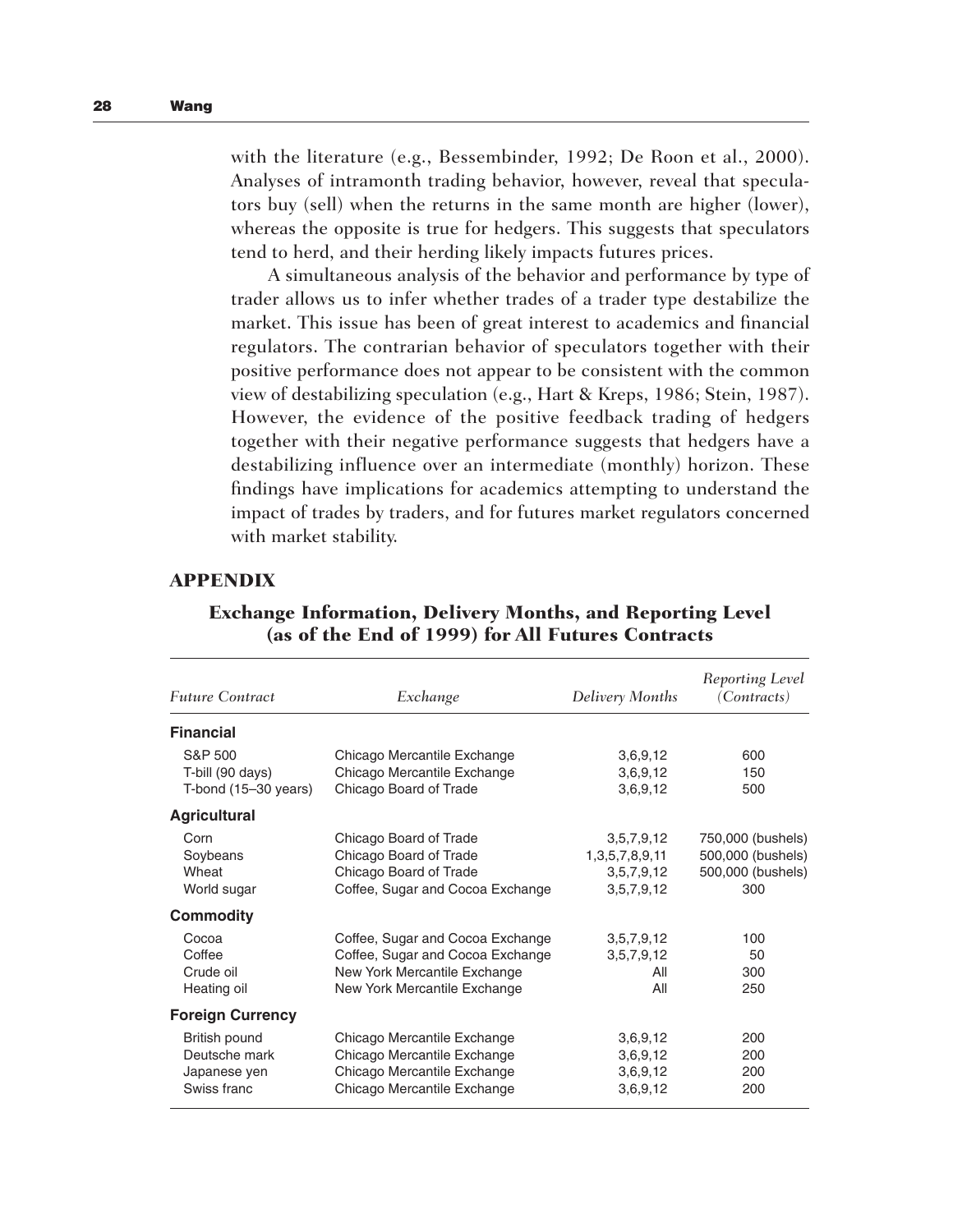#### **BIBLIOGRAPHY**

- Admati, A., & Pfleiderer, P. (1988). A theory of intraday patterns: Volume and price variability. Review of Financial Studies, 1, 3–40.
- Bange, M. M. (2000). Do the portfolio of small investors reflect positive feedback trading? Journal of Financial and Quantitative Analysis, 35, 239–255.
- Bessembinder, H. (1992). Systematic risk, hedging pressure, and risk premiums in futures markets. Review of Financial Studies, 5, 637–667.
- Bessembinder, H., & Chan, K. (1992). Time-varying risk premia and forecastable returns in futures markets. Journal of Financial Economics, 32, 169–193.
- Bjornson, B., & Carter, C. A. (1997). New evidence on agricultural commodity return performance under time-varying risk. American Journal of Agricultural Economics, 79, 918–930.
- Bodie, Z., & Rosansky, V. J. (1980). Risk and return in commodity futures. Financial Analysts Journal, 36, 27–39.
- Brorsen, B. W., & Irwin, S. H. (1987). Futures funds and price volatility. Review of Futures Market, 61, 19–135.
- Chang, E. C. (1985). Returns to speculators and the theory of normal backwardation. Journal of Finance, 40, 193–208.
- Chang, E. C., Pinegar, J. M., & Schachter, B. (1997). Interday variations in volume, variance and participation of large speculators. Journal of Banking and Finance, 21, 797–810.
- De Long, B., Shleifer, A., Summers, L. H., & Waldmann, R. (1990). Noise trader risk in financial markets. Journal of Political Economy, 98, 703–738.
- De Roon, F., Nijman, T. E., & Veld, C. (2000). Hedging pressure effects in futures markets. Journal of Finance, 55, 1437–1456.
- Ederington, L., & Lee, J. H. (2002). Who trades futures and how: Evidence from the heating oil futures markets. Journal of Business, 75, 353–373.
- Elton, E. J., Gruber, M. J., & Rentzler, J. C. (1987). Professionally managed, publicly traded commodity funds. Journal of Business, 60, 175–199.
- Fama, E., & French F. (1989). Business conditions and expected returns on stocks and bonds. Journal of Financial Economics, 25, 23–49.
- Gennotte, G., & Leland, H. (1990). Market liquidity, hedging, and crashes. American Economic Review, 80, 999–1021.
- Gilbert, C. L. (1994). Commodity fund activity and the world cocoa market. London: London Commodity Exchange.
- Graham, J. R., & Harvey, C. R. (1996). Market timing ability and volatility implied in investment newsletters' asset allocation recommendations. Journal of Financial Economics, 42, 397–421.
- Grinblatt, M., & Keloharju, M. (2000). The investment behavior and performance of various investor types. Journal of Financial Economics, 55, 43–67.
- Grinblatt, M., Titman, S., & Wermers, R. (1995). Momentum investment strategies, portfolio performance, and herding: A study of mutual fund behavior. American Economic Review, 85, 1088–1105.
- Grossman, S. (1988). An analysis of the implications for stock and futures price volatility of program hedging and dynamic hedging strategies. Journal of Business, 61, 275–298.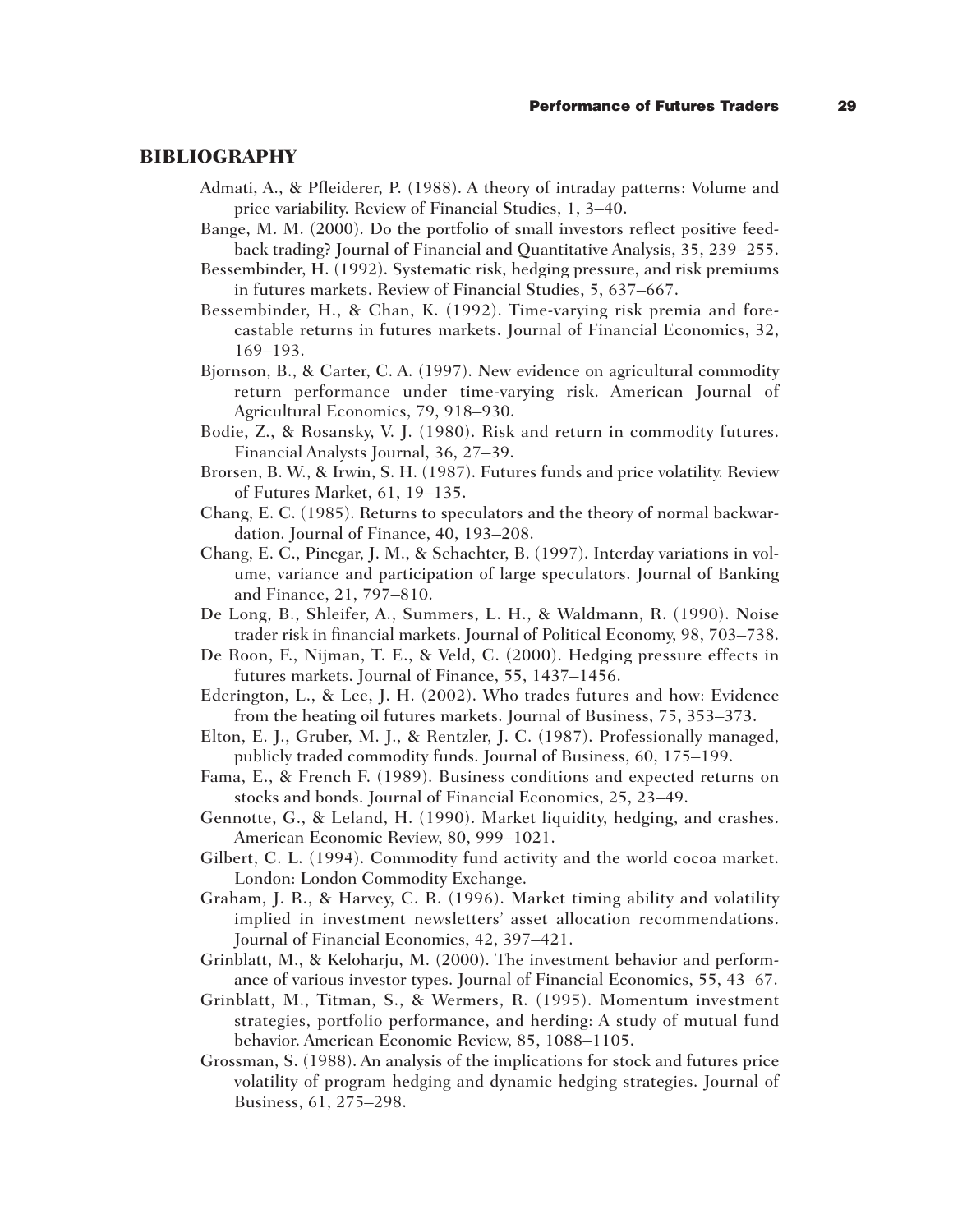- Hart, O., & Kreps, D. (1986). Price destabilizing speculation. Journal of Political Economy, 94, 927–952.
- Hartzmark, M. L. (1987). Returns to individual traders of futures: Aggregate results. Journal of Political Economy, 95, 1292–1306.
- Hartzmark, M. L. (1991). Luck versus forecast ability: Determinants of trader performance in futures markets. Journal of Business, 64, 49–74.
- Hirshleifer, D. (1988). Residual risk, trading costs, and commodity futures risk premia. Review of Financial Studies, 1, 173–193.
- Hirshleifer, D. (1990). Hedging pressure and futures price movements in a general equilibrium model. Econometrica, 58, 411–428.
- Hong, H., & Stein, J. C. (1999). A unified theory of underreaction, momentum trading, and overreaction in asset markets. Journal of Finance, 54, 2143–2184.
- Hull, J. C. (2000). Options, futures, and other derivatives, 4th ed. Englewood Cliffs, NJ: Prentice-Hall.
- Irwin, S. H., & Yoshimaru, S. (1999). Managed futures, positive feedback trading, and futures price volatility. Journal of Futures Markets, 19, 759–776.
- Jacobs, B. I. (1998). Option pricing theory and its unintended consequences. Journal of Investing, 7, 12–14.
- Jegadeesh, N., & Titman, S. (1993). Returns to buying winners and selling losers: Implications for stock market efficiency. Journal of Finance, 48, 65–91.
- Kyle, A. S. (1985). Continuous auctions and insider trading. Econometirca, 53, 1315–1335.
- Lakonishok, J., Shleifer, A., & Vishny, R. W. (1992). The impact of institutional trading on stock prices. Journal of Financial Economics, 32, 23–43.
- Leuthold, R. M., Garcia, P., & Lu. R. (1994). The returns and forecasting ability of large traders in the frozen pork bellies futures market. Journal of Business, 67, 459–473.
- Llorente, G., Michaely, R., Saar, G., & Wang, J. (in press). Dynamic volumereturn relation of individual stocks. Journal of Finance, in press.
- Lynch, A. W. (in press). Portfolio choices and equity characteristics: Characterizing the hedging demands induced return predictability. Journal of Financial Economics, in press.
- Merton, R. (1973). An intertemporal capital asset pricing model. Econometrica, 41, 867–887.
- Merton, R. (1987). A simple model of capital market equilibrium with incomplete information. Journal of Finance, 42, 483–451.
- Mitchell, D. O., & Gilbert, C. (1997). Do hedge funds and commodity funds affect commodity prices? DECnote, World Bank.
- Nofsinger, J. R., & Sias, R. W. (1999). Herding and feedback trading by institutional and individual investor. Journal of Finance, 54, 2263–2295.
- Odean, T. (1998). Are investors reluctant to realize their losses? Journal of Finance, 53, 1775–1798.
- Shefrin, H., & Statman, M. (1985). The disposition to sell winners too early and ride losers too long: Theory and evidence. Journal of Finance, 40, 287–792.